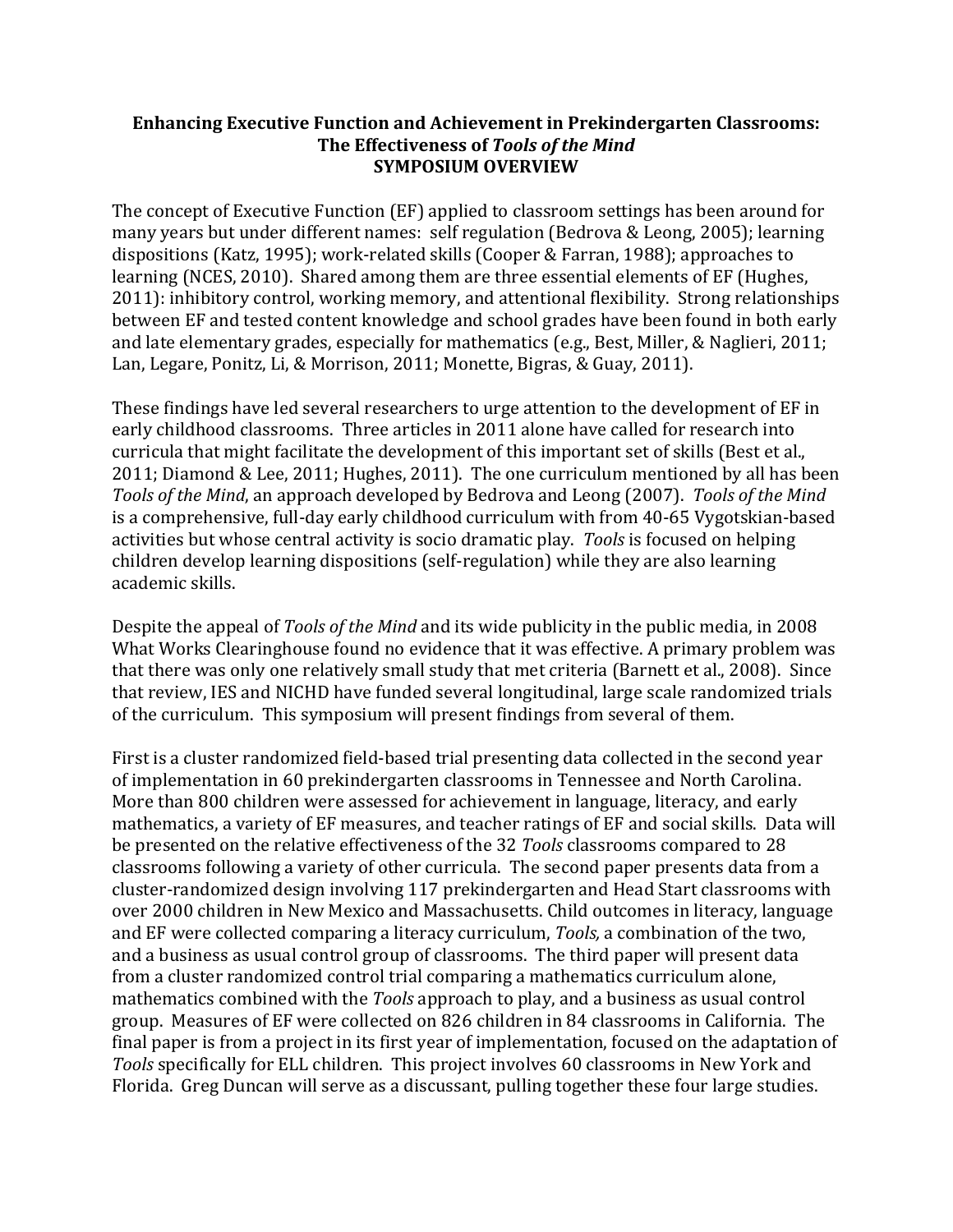#### References

- Barnett, W., Jung, K., Yarosz, D., Thomas, J., Hornbeck, A., Stechuk, R., & Burns, S. (2008). Educational effects of the *Tools of the Mind* curriculum: A randomized trial. *Early Childhood Research Quarterly, 23*(3), 299-313.
- Best, J. R., Miller, P. H., & Naglieri, J. A. (2011). Relations between executive function and academic achievement from ages 5 to 17 in a large, representative national sample. Learning and Individual Differences, 21, 327-336.
- Bodrova, E. & Leong, D. (2007). *Tools of the Mind: The Vygotskian approach to early childhood%education.* Second!edition.!New!York,!Merrill/Prentice!Hall.
- Bodrova, E., & Leong, D.J. (2005). Self-regulation as a key to school readiness: How can early childhood teachers promote this critical competence? In M. Zaslow & I. Martinez-Beck (Eds.), *Critical issues in early childhood professional development*, pg. 223-70. Baltimore: Brookes.
- Cooper, D., & Farran, D. C. (1988). Behavioral risk in kindergarten. *Early Childhood Research Quarterly*, 3, 1-20.
- Diamond, A. & Lee, K. (2011). Interventions shown to aid executive function development in children 4-12 years old. *Science*, 333, 959-964.
- Hughes, C. (2011). Changes and challenges in 20 years of research into the development of executive function. *Infant and Child Development, 20*, 251-271.
- Katz, L. G. (1995). Dispositions in early childhood education. In L. G. Katz (Ed.), Talks with *teachers of young children. A collection.* Norwood, NJ: Ablex.
- Lan, X., Legare, C., Ponitz, C., Li, S., & Morrison, F. (2011). Investigating the links between the subcomponents of executive function and academic achievement: A crosscultural analysis of Chinese and American preschoolers. *Journal of Experimental Child Psychology, 108, 677-692.*
- Monette, S., Bigras, M., & Guay, M. -C. (2011). The role of the executive functions in school achievement at the end of Grade 1. *Journal of Experimental Child Psychology, 109,* 158-173.
- National Center for Educational Statistics (2010). *Early Childhood Longitudinal Study*, *Kindergarten%Class%of%1998P99%(ECLSPK)%Kindergarten%Through%Fifth%Grade%* Approaches to Learning and Self-Description Questionnaire (SDQ) Items and Public-*Use%Data%Files.* (http://nces.ed.gov/pubsearch/pubsinfo.asp?pubid=2010070).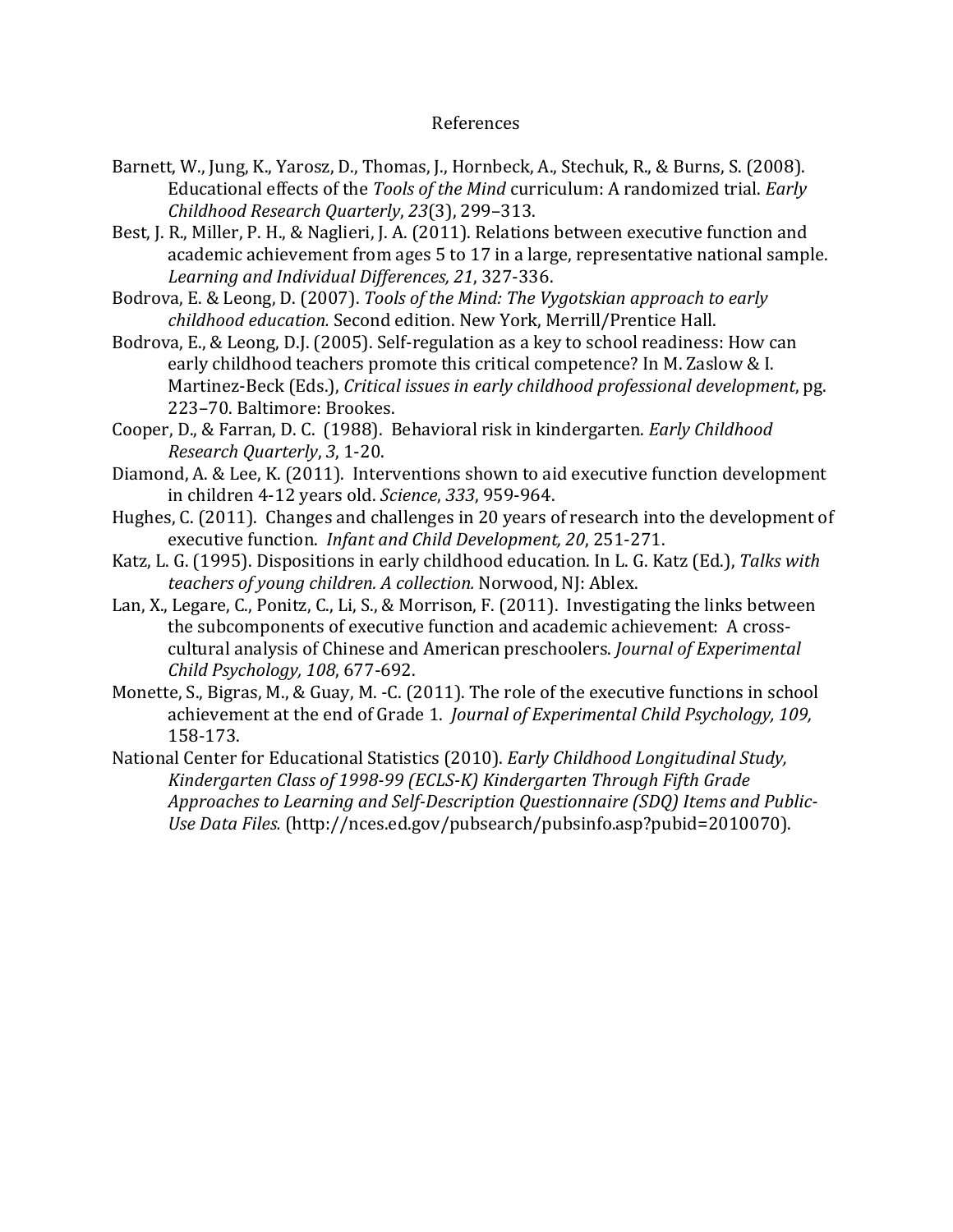#### **Abstract Title Page**

*Not included in page count.* 

### Title: Experimental Evaluation of the Tools of the Mind Preschool Curriculum

#### **Authors(and(Affiliations:**

#### **Sandra Jo Wilson, Ph.D.**

Senior Research Associate Associate Director, Peabody Research Institute Vanderbilt University 230 Appleton Place, PMB 181 Nashville, TN 37203-5721 Phone: (615) 343-7215 email: sandra.j.wilson@vanderbilt.edu

# Dale C. Farran, PhD

Professor of Education and Psychology Department of Teaching and Learning Senior Associate Director, Peabody Research Institute Vanderbilt University 230 Appleton Place, PMB 181 Nashville, TN 37203-5721 Phone: (615) 343-9515 email: dale.farran@vanderbilt.edu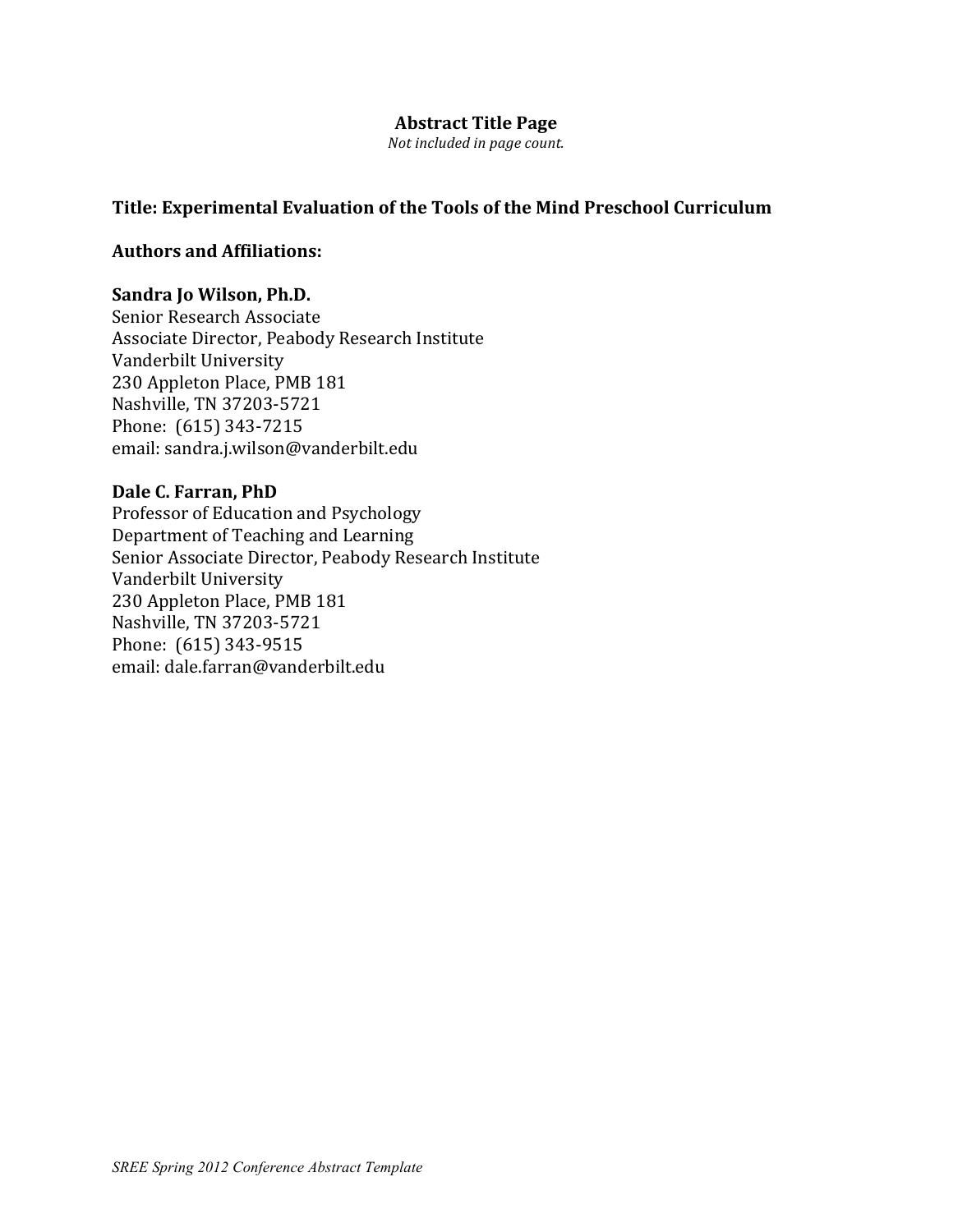### **Abstract Body**

*Limit 4 pages single-spaced.* 

### **Background** / Context:

This paper will focus on the results of our ongoing experimental evaluation of the *Tools of the Mind* Prekindergarten Curriculum (Bedrova & Leong, 2007), which is being conducted in Tennessee and North Carolina. The *Tools of the Mind* curriculum approach follows from socio-cultural perspectives on child development that emphasize how children acquire skills and "cultural tools" (e.g., spoken and written language, pretend play, the use of numbers, diagrams and maps) in collaboration with knowledgeable others. In the *Tools* approach, the tactics, mediators, forms of talk, and activities the teacher uses to foster learning are themselves designed to be part of what the student learns. *Tools* teaches teachers to use dynamic assessment and scaffolding techniques that will help children internalize the learning tools, that is, to use the mediators introduced by the teacher and then create their own, to apply self-talk and writing, and to use shared activities and dramatic play in ways that help them attend, self-monitor, solve problems, plan, and remember.!

# Purpose / Objective / Research Question / Focus of Study:

The aim of the *Tools of the Mind* prekindergarten curriculum is to enhance children's executive function skills within an instructional context that promotes the basic academic and social skills that prepare them for kindergarten and beyond. To investigate the effectiveness of *Tools* in achieving this aim, we are conducting a longitudinal randomized experiment to answer the following questions:

- 1. Do children in *Tools of the Mind* classrooms improve more in literacy, math, social skills, and behavior problems during the preschool year than children in "business as usual" control classrooms? Are those gains sustained through kindergarten and first grade?
- 2. Do children in *Tools of the Mind* classrooms show greater gains in executive function than children in the control classrooms? Do those gains mediate the curriculum effects on literacy, math, and social skills outcomes?
- 3. Are there differential effects of *Tools of the Mind* associated with characteristics of the children or the classrooms?

# **Setting:**

Four school districts in Tennessee and two in North Carolina are participating in the study. The four Tennessee districts and one of the North Carolina districts experienced their test year during the 2010-2011 school year; the presentation will focus on these school districts. The second North Carolina district is experiencing its test year in 2011-2012. All the prekindergarten programs in these schools are funded through grants from their states and/or Title I, thus all families must meet the income guidelines for free or reduced-price lunch in order to enroll their children. The 2010-2011 school districts are: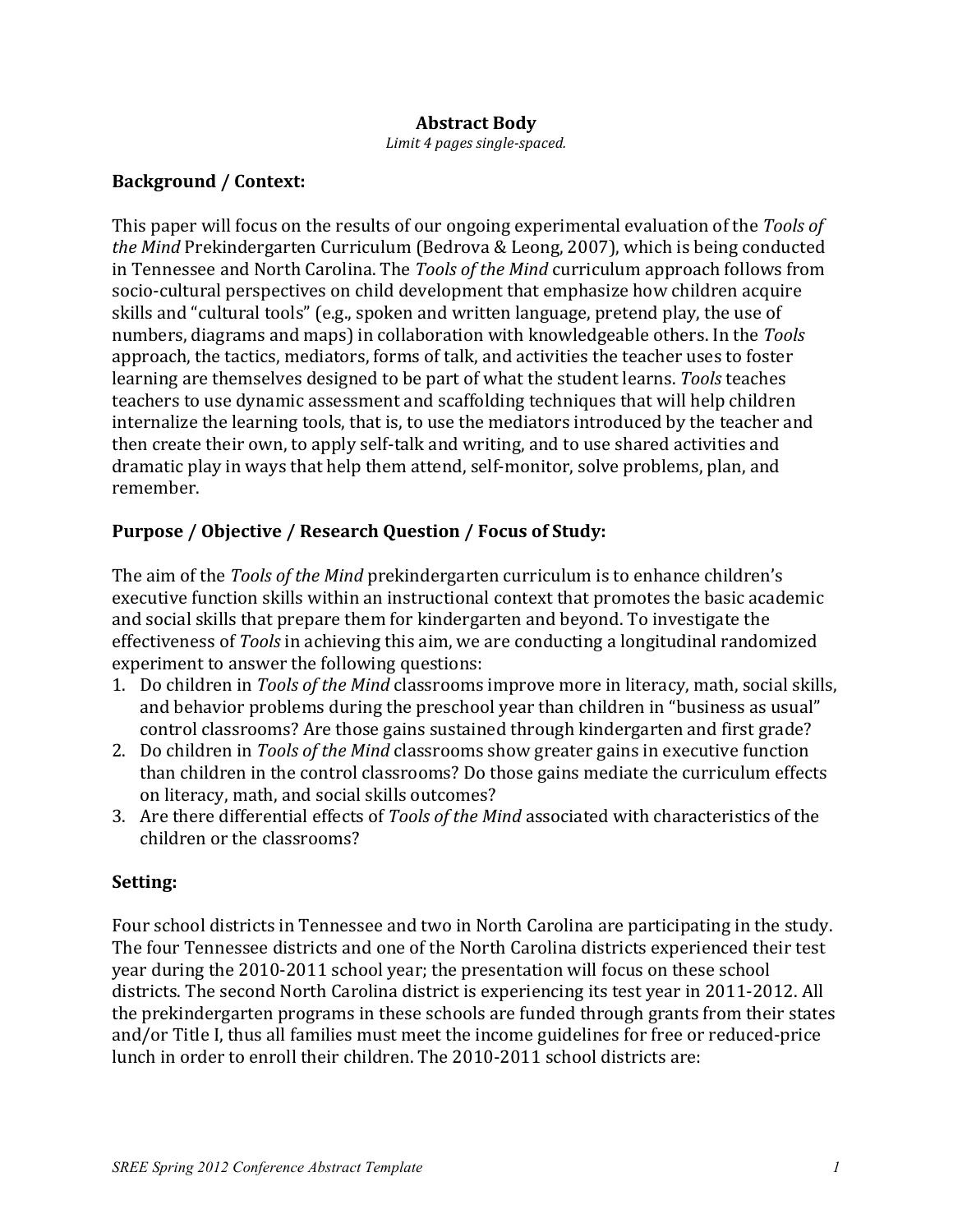- 1. Lebanon Special School District, an independent district for the city of Lebanon that is embedded within the Wilson county district, is located east of Nashville, TN. It serves more than 3,000 prekindergarten to  $8<sup>th</sup>$  grade students in five schools with 25% minority and a poverty rate of 51%. It has 5 prekindergarten classrooms in 5 schools.
- 2. Wilson County School District is east of Nashville, TN, in a predominantly rural county that is experiencing a dramatic increase in the number of Hispanic children. It serves more than 13,000 students in prekindergarten to  $12<sup>th</sup>$  grade with a poverty rate of 23% and 11% minorities. It has 10 prekindergarten classrooms in 9 schools.
- 3. Franklin Special School District serves the city of Franklin and embedded within, but independent from, the Williamson County school district. This K-8 school system is south of Nashville, TN, and serves 3,900 students in 7 schools. It serves 32% minority students with 30% economically disadvantaged and has 7 prekindergarten classrooms in 4 schools.
- 4. Cannon County Schools is southeast of Nashville, TN, in a predominantly rural, poor county. It serves 2,177 children, prekindergarten to  $12<sup>th</sup>$  grade, the majority of which qualify for free or reduced-price lunch (52%) but a low percentage (3.2%) is minority. It has 4 prekindergarten classes in 4 schools.
- 5. Guilford County School System is an urban system serving 70,000 children in the piedmont region of North Carolina. This school system serves a majority of minority students (58%), nearly half the students qualify for free or reduced-price lunch (49%). It has 77 prekindergarten classes in 45 schools, and 30 of those classrooms in 22 schools participated in the research.

# Population / Participants / Subjects:

In all, 847 children from 60 classrooms in 44 schools were seen at the beginning of prekindergarten and 801 children at the end of prekindergarten. Demographics for the participating children are shown in Table 1 (please insert Table 1 here). Overall, the sample of students was diverse in terms of ethnicity and language background, with multiple minority groups represented. Close to 30% of the students were English language learners.

Sixty teachers participated in the study, with 32 in the Tools condition and 28 in the comparison condition. Overall, teachers averaged 12 years of teaching experience, with seven years in preschool classrooms. All teachers had at least a Bachelor's degree, and over half had completed coursework toward or obtained a Master's degree. In addition, each classroom had at least one assistant.

# Intervention / Program / Practice:

*Tools of the Mind* is based on an interactive sequence of change (shown in Figure 1) whereby teachers use assessment and scaffolding to tailor their use and modeling of specific tactics. These are internalized by their students as cognitive tools, which are then used independently and manifested in observable behaviors in the classroom. That set of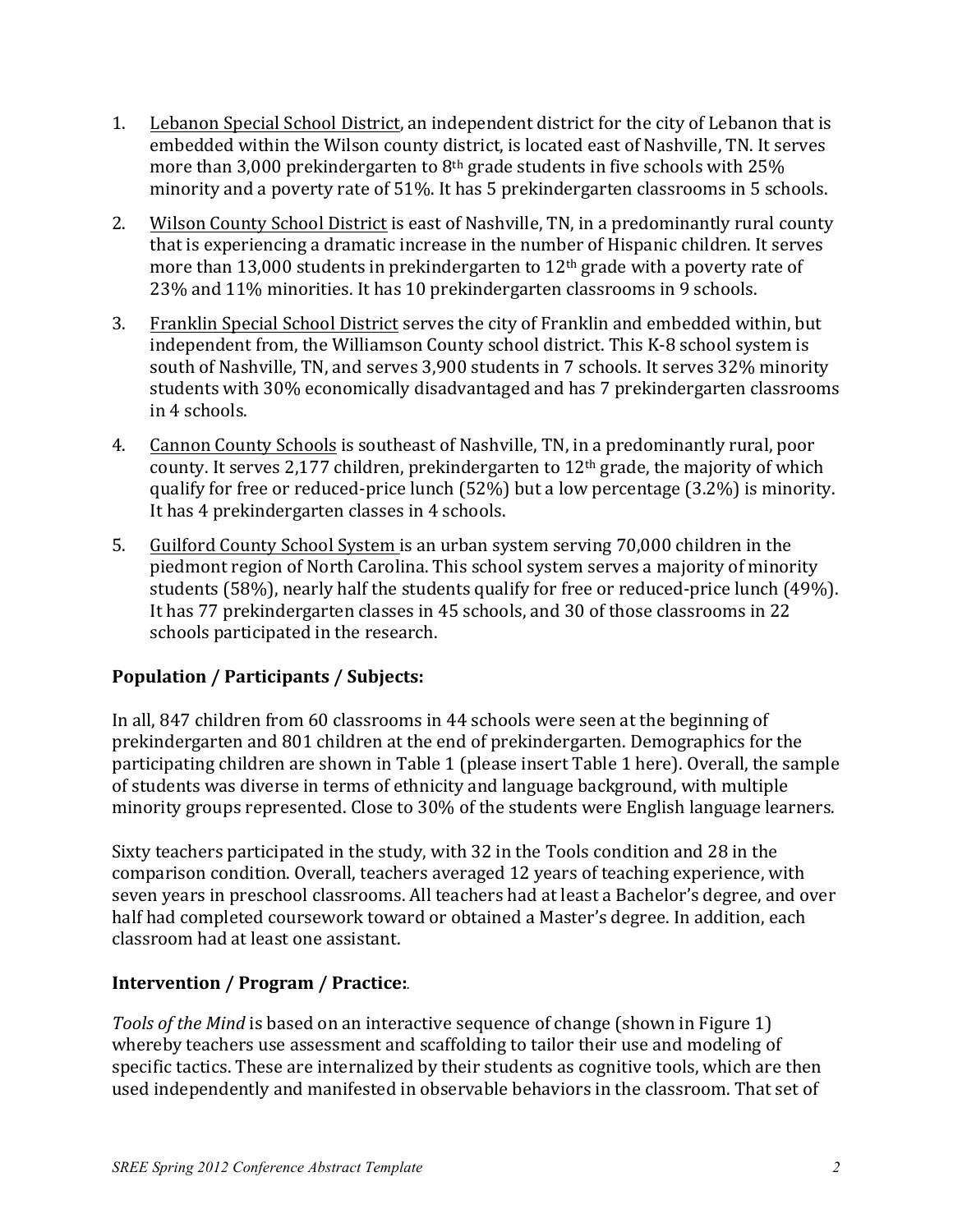behaviors we call *learning-related self-regulation or executive function*. As we describe in the data collection section below, our set of outcome measures includes indicators of both executive function and other key literacy, language, math, and social  $&$  emotional skills outcomes. Operationally, *Tools of the Mind* is both a curriculum and a professional development program for teachers. As a curriculum, the focus is on 61 Vygotskian activities designed to promote children's meta-cognitive development. As a part of this evaluation, a detailed fidelity of implementation system was devised that tallied the 61 activities teachers enacted, the steps they completed, mediators used and the inclusion of incorrect actions ("should not's") as identified by the curriculum developers.

### **Research Design:**

This large-scale experimental study was designed to test the effectiveness of the *Tools of the Mind* curriculum when compared to the usual curriculum and practice occurring in the participating school systems. Because it is advantageous for the *Tools* professional development if all the prekindergarten teachers within a school are trained together and encouraged to support each other during implementation, schools were the unit of randomization. This scheme was also intended to minimize interaction between experimental and control teachers that might have compromised the comparison. The schools were blocked by district, with the large Guilford, NC district divided into two blocks. Within each block, half the schools were assigned to the *Tools* condition and half to the practice as usual control condition (with slight variations due to the uneven number of schools in some districts). All the prekindergarten classrooms within each school then participated in the condition to which the school was assigned.

The teachers in the classrooms assigned to the control condition continued to practice as usual with whatever curriculum they were using, which varied from district to district. The teachers in the *Tools* condition began the professional development sequence for *Tools* and began implementing the *Tools* curriculum the first year of the study (the 2009-2010 school year). However, that first year was a training and practice year for the teachers and no measures were taken on the children to assess curriculum effects. The second year (2010-2011) was the test year for the classrooms we report on here.

# **Data Collection and Analysis:**

We used a battery of child achievement measures as well as a number of direct assessments of self-regulation and teacher and assessor behavior rating measures to assess the effects of the curriculum. Achievement measures included 7 subtests from the Woodcock-Johnson that examine literacy, language, and math skills. The direct assessments of self-regulation were selected to capture one or more components of executive function including attentiveness, attention shifting, inhibitory control, persistence, and working memory. Teachers reported on children's classroom behavior and language ability. In addition, assessors rated children's self-regulatory behaviors during the assessment sessions.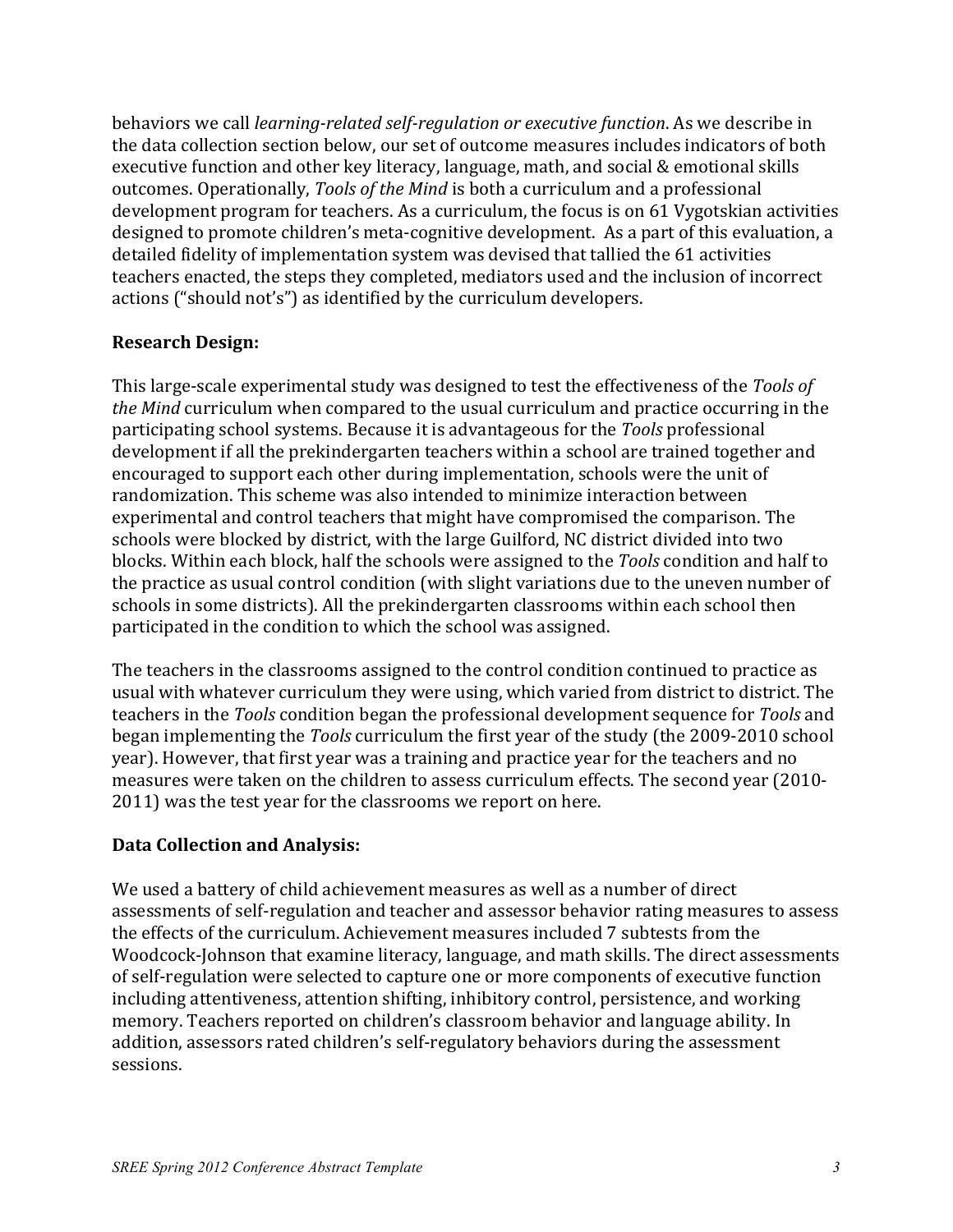Children were consented in both the intervention and comparison classrooms and tested on executive function and their academic preparation for kindergarten at the beginning and end of preschool. Children were individually assessed by trained and certified assessors in two 20-minute sessions. Teachers rated the children's social skills and classroom behavioral competencies in the fall (after 6 weeks of school) and in May.

# **Findings / Results:**

The students in the treatment and comparison groups were similar on all demographic variables. Furthermore, randomization checks have shown that the treatment and comparison groups were similar on all pretest assessments and ratings, with no significant differences between the *Tools* and comparison groups on any measure.

The effectiveness of the Tools curriculum was tested using multi-level regression models with students nested within classrooms, schools, and district blocks. The models for each outcome included pretest scores, age, interval between assessments, gender, ELL status, and ethnicity as covariates.

Our results show that there were no significant treatment effects on any of our outcome variables. Students in *Tools* classrooms performed about equally well on all outcome variables, including the executive function measures, after receiving a year of the curriculum as students who received the usual preschool curriculum. Similarly there were no differences between the two sets of classrooms in teacher ratings of social and behavioral competence. In addition, the *Tools* curriculum did not appear to result in significantly better outcomes for any student subgroups (i.e., ELL, ethnic groups, gender) when compared to the control condition. Gains on all outcomes were observed across the preschool year in both *Tools* and comparison classrooms.

The presentation will summarize and report on the statistical models tested, examine the effects of the curriculum for demographic and regional subgroups of students. Descriptives for the main outcomes are shown in Table 2 (please insert Table 2 here).

# **Conclusions:**

Given the widespread interest and growing adoption of the *Tools of the Mind* curriculum, the curriculum developers and research team at the Peabody Research Institute agreed that a rigorous experimental evaluation of the curriculum was necessary. While analyses thus far have not shown significant treatment effects, results from the Kindergarten and future  $1<sup>st</sup>$  grade assessments might evidence results that appear late as the cognitive demands of schooling increase. Furthermore, our results have not shown the curriculum to be any less effective than the curricula used in the comparison classrooms. Further analyses are being conducted to examine classroom processes in *Tools* and comparison classrooms more closely to investigate the theoretical model of the *Tools* approach.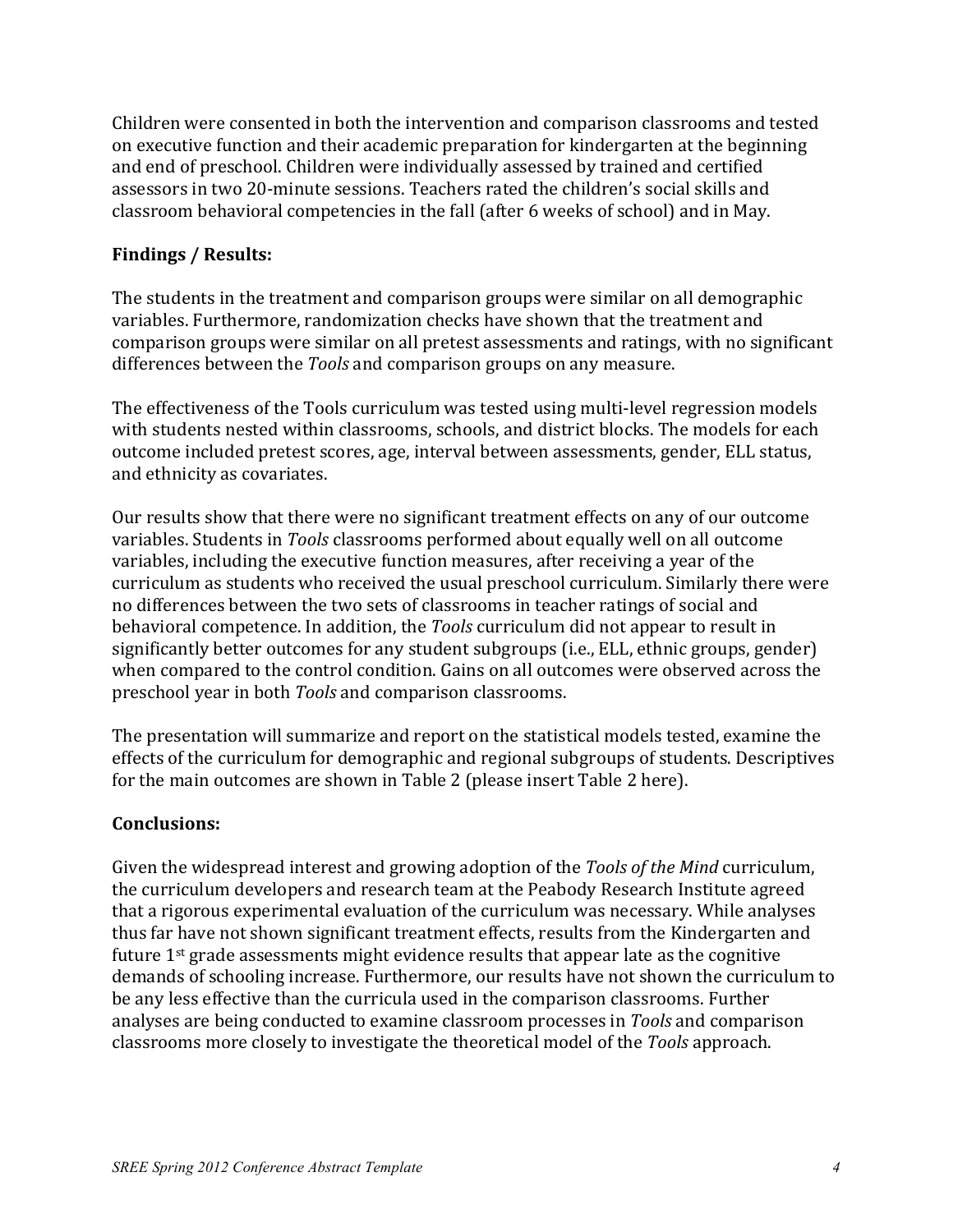# **Appendices**

Not included in page count.

### **Appendix A. References**

*References are to be in APA version 6 format.* 

Bodrova, E. & Leong, D. (2007). *Tools of the Mind: The Vygotskian approach to early* childhood education. Second edition. New York, Merrill/Prentice Hall.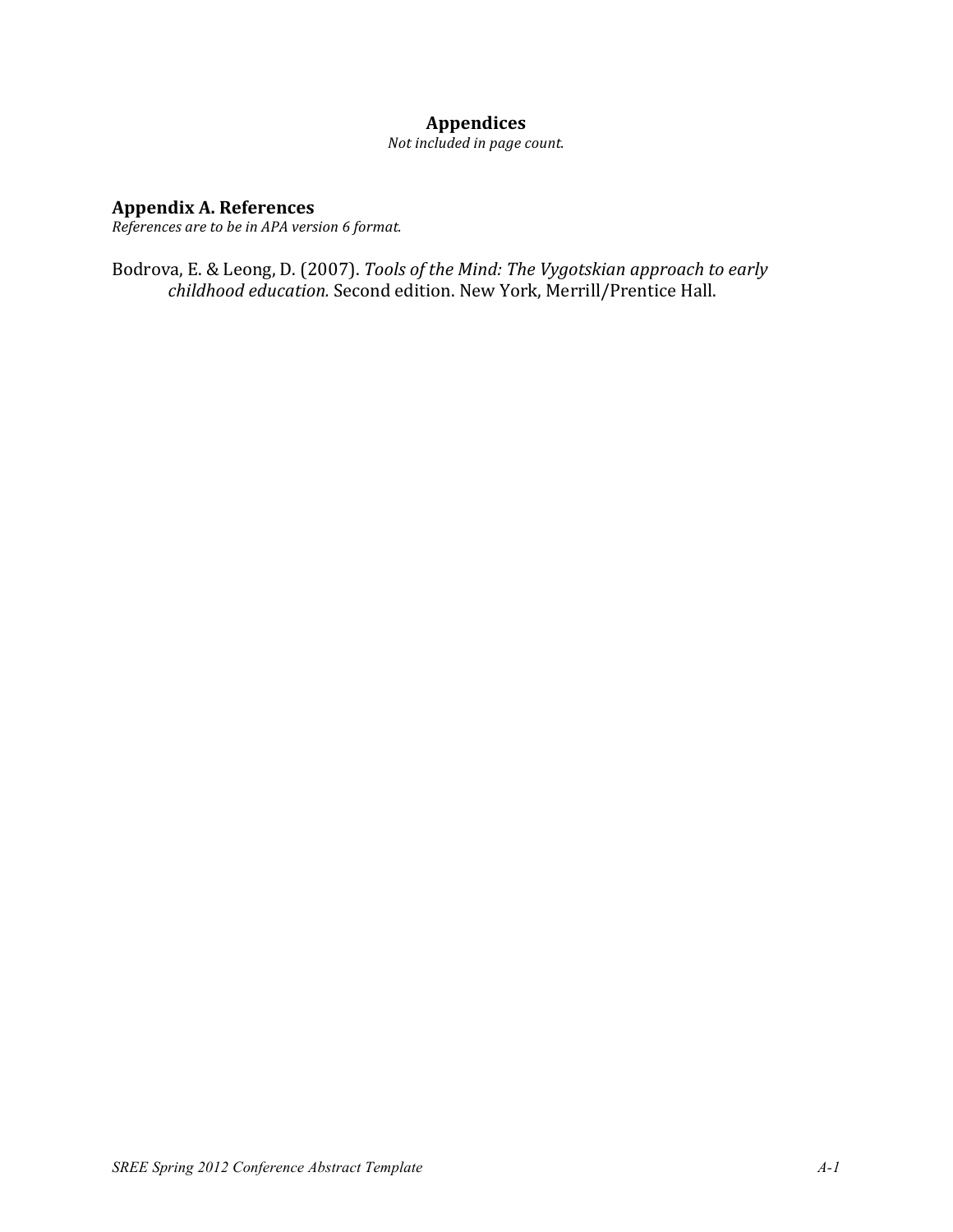#### **Appendix(B.(Tables(and(Figures**

*Not\$included\$in\$page\$count.*

| <b>Table 1. Demographics</b>  |              |      |                  |     |  |  |
|-------------------------------|--------------|------|------------------|-----|--|--|
| <b>Variable</b>               | <b>Tools</b> |      | Comparison       |     |  |  |
|                               | n            | $\%$ | $\boldsymbol{n}$ | %   |  |  |
| <b>Male</b>                   | 262          | 53%  | 217              | 57% |  |  |
| Female                        | 237          | 47%  | 162              | 43% |  |  |
|                               |              |      |                  |     |  |  |
| <b>ELL</b>                    | 137          | 28%  | 110              | 29% |  |  |
| <b>Not ELL</b>                | 362          | 72%  | 269              | 71% |  |  |
|                               |              |      |                  |     |  |  |
| <b>Black/African American</b> | 145          | 29%  | 86               | 23% |  |  |
| Hispanic/Latino               | 119          | 24%  | 95               | 25% |  |  |
| Caucasian                     | 192          | 38%  | 157              | 41% |  |  |
| <b>Other</b>                  | 43           | 9%   | 41               | 11% |  |  |
|                               |              |      |                  |     |  |  |
| Age at pretest                | 4.5 years    | 54m  | 4.6 years        | 55m |  |  |
| Age at posttest               | 5.2 years    | 62m  | 5.2 years        | 62m |  |  |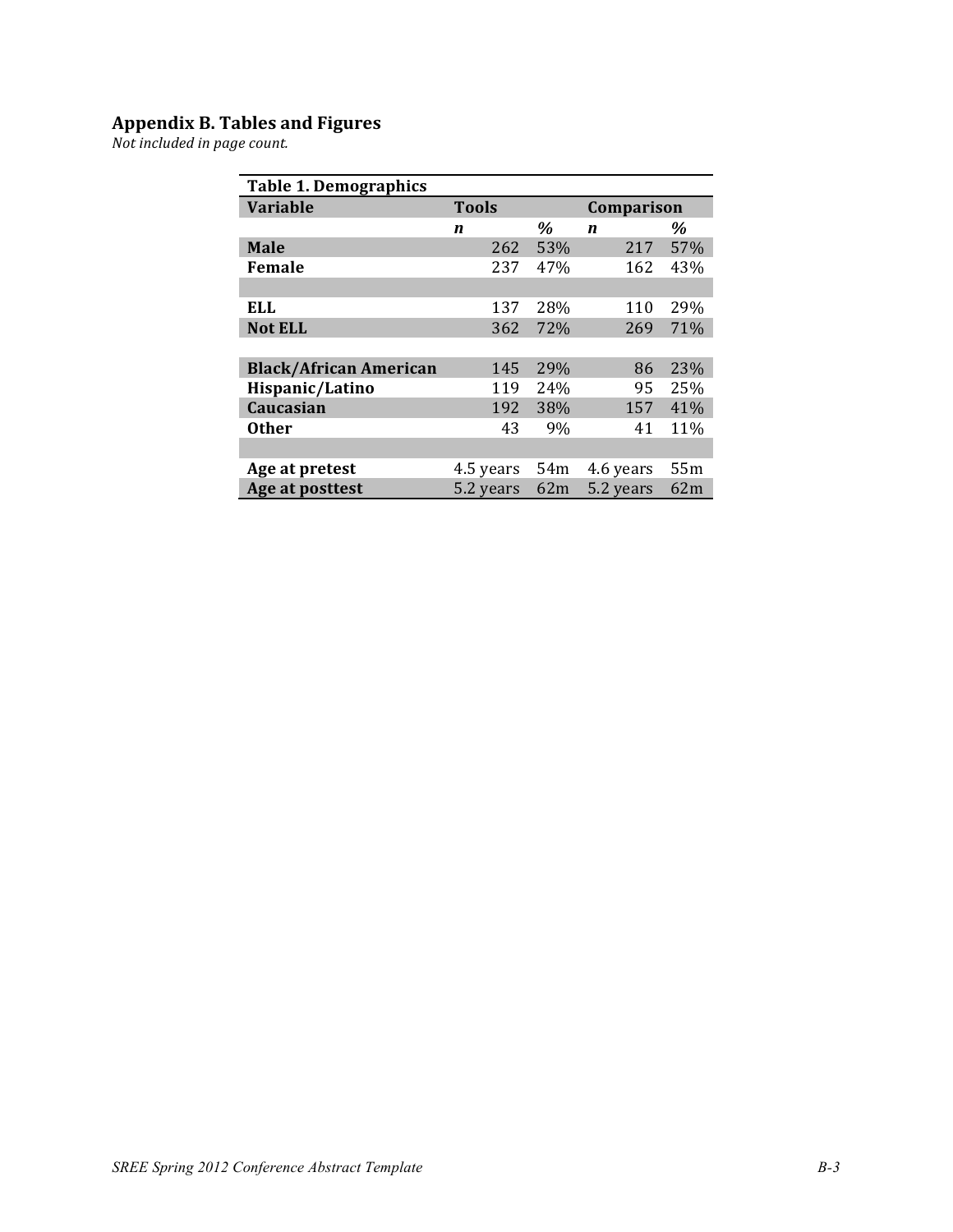| Table 2. Pretest and Postlest Descriptives<br>on Academic Outcomes (W scores) and Self-Regulation Direct Assessments |       |              |             |            |      |             |  |  |  |
|----------------------------------------------------------------------------------------------------------------------|-------|--------------|-------------|------------|------|-------------|--|--|--|
|                                                                                                                      |       | <b>Tools</b> |             | Comparison |      |             |  |  |  |
|                                                                                                                      | Mean  | sd           | $\mathbf n$ | Mean       | sd   | $\mathbf n$ |  |  |  |
| <b>Letter Word Pretest</b>                                                                                           | 314.8 | 25.8         | 493         | 312.6      | 26.2 | 369         |  |  |  |
| Letter Word Posttest                                                                                                 | 347.0 | 22.6         | 465         | 348.8      | 23.3 | 348         |  |  |  |
| <b>Spelling Pretest</b>                                                                                              | 337.7 | 23.3         | 493         | 335.0      | 23.4 | 369         |  |  |  |
| <b>Spelling Posttest</b>                                                                                             | 372.8 | 25.4         | 465         | 370.7      | 26.9 | 348         |  |  |  |
| Academic Knowledge Pretest                                                                                           | 427.2 | 23.4         | 493         | 426.6      | 22.9 | 369         |  |  |  |
| Academic Knowledge Posttest                                                                                          | 443.5 | 17.1         | 465         | 443.0      | 18.3 | 348         |  |  |  |
| <b>Oral Comprehension Pretest</b>                                                                                    | 439.4 | 16.1         | 493         | 438.8      | 15.7 | 369         |  |  |  |
| Oral Comprehension Posttest                                                                                          | 450.1 | 16.2         | 465         | 450.4      | 17.2 | 348         |  |  |  |
| <b>Picture Vocabulary Pretest</b>                                                                                    | 450.9 | 25.4         | 493         | 451.1      | 24.3 | 369         |  |  |  |
| <b>Picture Vocabulary Posttest</b>                                                                                   | 462.4 | 15.3         | 465         | 463.2      | 15.0 | 348         |  |  |  |
| <b>Applied Problems Pretest</b>                                                                                      | 381.1 | 31.8         | 493         | 380.6      | 30.8 | 369         |  |  |  |
| <b>Applied Problems Posttest</b>                                                                                     | 407.6 | 21.2         | 465         | 407.0      | 22.5 | 348         |  |  |  |
| Quantitative Concepts Pretest                                                                                        | 403.6 | 12.9         | 493         | 402.4      | 13.0 | 369         |  |  |  |
| <b>Quantitative Concepts Posttest</b>                                                                                | 421.3 | 15.1         | 465         | 421.3      | 14.7 | 348         |  |  |  |
| Dimensional Change Card Sort<br>Pretest                                                                              | 1.3   | 0.6          | 493         | 1.3        | 0.6  | 371         |  |  |  |
| Dimensional Change Card Sort<br>Posttest                                                                             | 1.7   | 0.6          | 465         | 1.6        | 0.6  | 348         |  |  |  |
| <b>Forward Digit Span Pretest</b>                                                                                    | 2.5   | 1.3          | 493         | 2.5        | 1.3  | 370         |  |  |  |
| <b>Forward Digit Span Posttest</b>                                                                                   | 3.1   | 1.2          | 465         | 3.1        | 1.1  | 348         |  |  |  |
| Backward Digit Span Pretest                                                                                          | 1.2   | 1.2          | 493         | 1.2        | 1.1  | 369         |  |  |  |
| Backward Digit Span Posttest                                                                                         | 1.6   | 1.3          | 465         | 1.6        | 1.4  | 348         |  |  |  |
| Peg Tapping Pretest                                                                                                  | 4.4   | 5.8          | 493         | 4.3        | 5.8  | 368         |  |  |  |
| Peg Tapping Posttest                                                                                                 | 9.4   | 5.6          | 465         | 9.2        | 6.0  | 348         |  |  |  |
| Head-Toes-Knees-Shoulders<br>Pretest                                                                                 | 10.5  | 13.6         | 492         | 9.6        | 12.2 | 366         |  |  |  |
| Head-Toes-Knees-Shoulders<br>Posttest                                                                                | 22.4  | 17.2         | 464         | 21.2       | 17.1 | 348         |  |  |  |
| <b>Copy Design Pretest</b>                                                                                           | 1.1   | 1.6          | 492         | 1.0        | 1.5  | 368         |  |  |  |
| <b>Copy Design Posttest</b>                                                                                          | 5.2   | 2.8          | 465         | 4.8        | 2.8  | 348         |  |  |  |

**Table(2.(Pretest(and(Posttest(Descriptives(**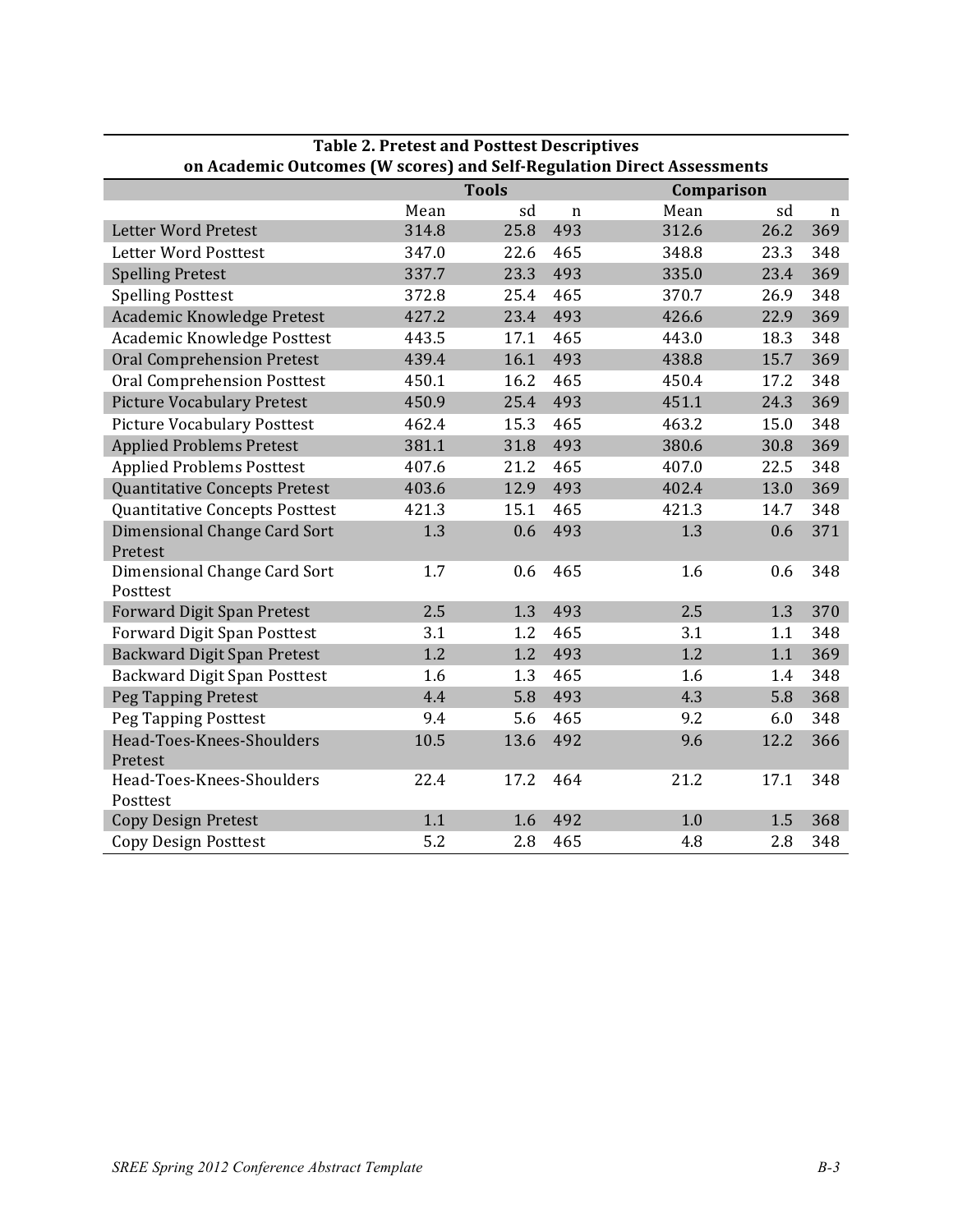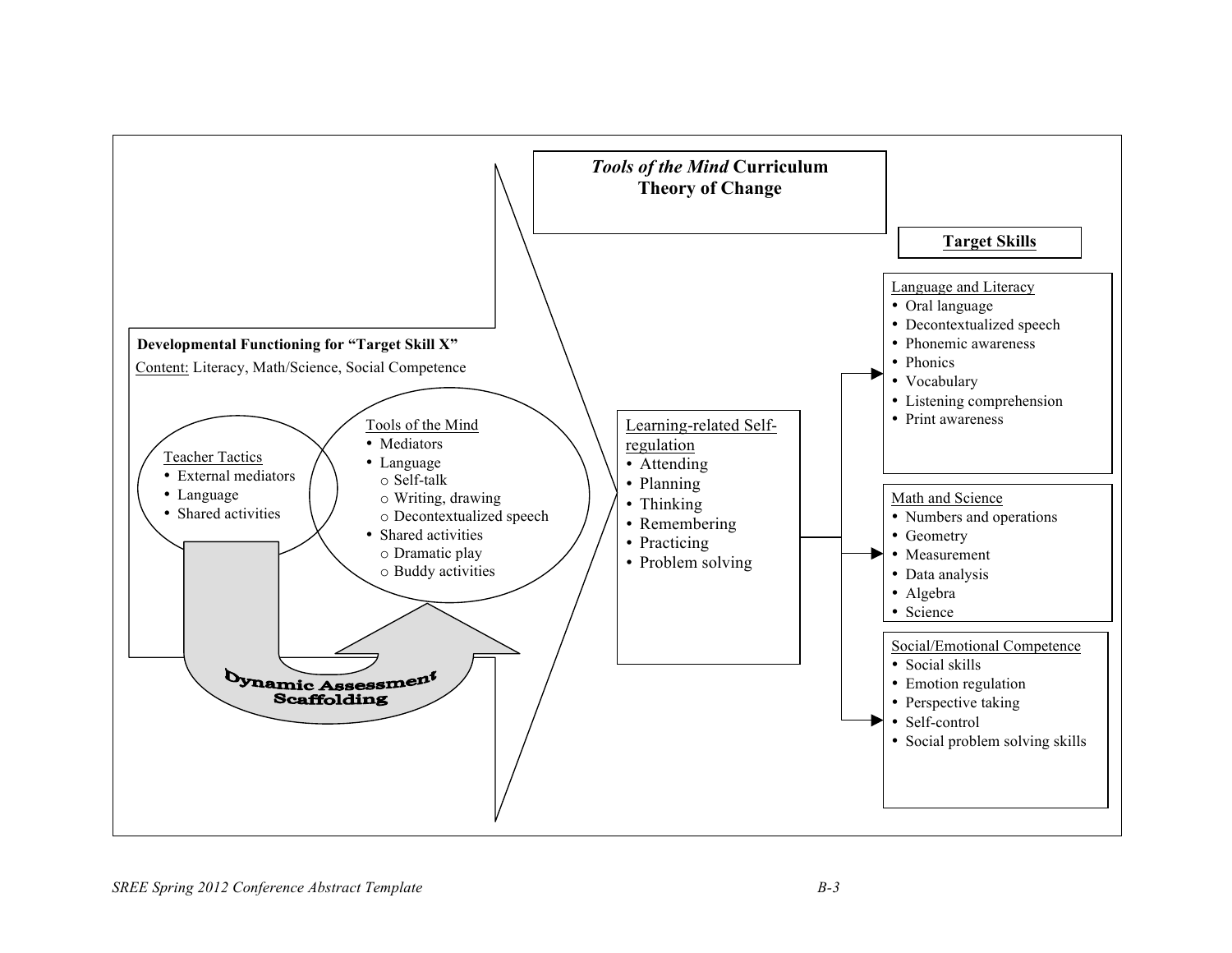#### **Abstract Title Page**

#### **Title:**

Comparing Skills-Focused and Self-Regulation Focused Preschool Curricula: Impacts on Academic and Self-Regulatory Skills

#### **Authors and Affiliations:**

Christopher J. Lonigan, Ph.D. (Presenter) Department of Psychology & Florida Center for Reading Research Florida State University 1107 W. Call Street Tallahassee FL 32306-4301

Beth M. Phillips, Ph.D. Department of Educational Psychology and Learning Systems & Florida Center for Reading Research Florida State University 2010 Levy Ave., Suite 100 Tallahassee FL 32310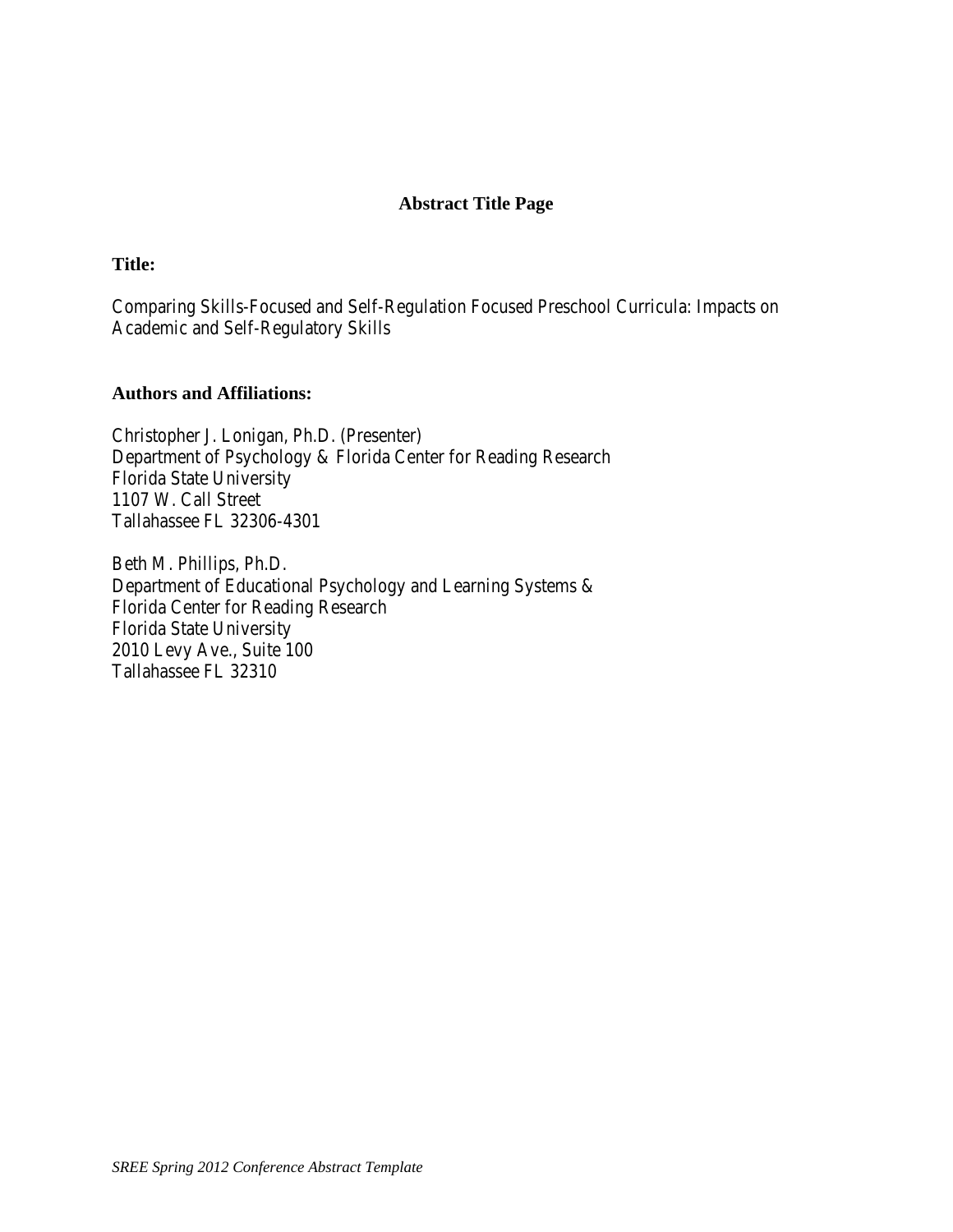#### **Abstract Body**

#### **Background:**

Accumulating research evidence has highlighted that the developmental sequence of skills important for educational success originates before children begin formal schooling (e.g., Lonigan, Schatschneider, & Westberg, 2008a; Whitehurst & Lonigan, 1998), and an increasing amount of research evidence indicates that significant gaps exist in the development of early language and literacy skills and subsequent educational achievement between children from different socio-economic backgrounds (e.g., Hart & Risley, 1995; Lonigan, Burgess, Anthony, & Barker, 1998). The body of research evidence also has demonstrated the value of early intervention for promoting development of these skills (e.g., Lonigan, Schatschneider, & Westberg, 2008b). Despite evidence that teacher-directed instruction can have significant and meaningful impacts on young children's early literacy and reading skills, it is not uncommon to encounter a philosophy of early childhood education fixed in a vague constructivist, childdirected notion of learning that eschews a focus on specific skill outcomes and teacher-directed learning opportunities (as opposed to teacher-created environments in which a child selects the learning to be done). Teacher-directed instruction and a focus on specific skills quickly earn the pejorative label "developmentally inappropriate" and are deemed harmful to children's development. Objections to providing young children more or more directed early educational experiences are often rooted in concerns that early instruction in academic skills will result in negative consequences, particularly in the domains of children's socio-emotional development and motivation (e.g., Stipek et al., 1998; Stipek, Feiler, Daniels, & Milburn, 1995).

Along these lines, hypotheses concerning why some children fail to develop the skills requisite for taking advantage of regular instruction concern the role of self-regulation or executive functions in learning (e.g., Diamond, 2010; Diamond, Barnett, Thomas, & Munro, 2007). That is, to be effective learners, children are assumed to need to be able to bring their attention to bear on the learning task, to evaluate their own efforts and self-correct. These skills are assumed to play a role both in children's ability to take advantage of instruction and also in their ability to control their behavior in the classroom in adaptive and productive ways. Research has shown that children's self-regulation is related to their academic achievement--both in preschool and early elementary school grades (e.g., Blair & Razza, 2007; Duncan et al., 2007; McClelland et al., 2006; Monette, Bigras, & Guay, 2011). Such associations between children's self-regulation and academic outcomes have resulted in calls for early instruction to focus on promoting children's self-regulation skills instead of (or in addition to) promoting early academic skills (e.g., Diamond, 2010). To date, however, there have been few studies that have directed examined the relative benefits of skills- versus self-regulation-focused preschool curricula.

#### **Purpose & Research Question:**

The primary goal of this study was to evaluate the relative effectiveness of a skills-focused preschool curriculum versus a curriculum designed to foster children's self-regulation skills. Additionally, the study was designed to evaluate if adding a self-regulation component to a skills-based curriculum would enhance children's outcomes in academic skills, self-regulation skills, or both. Through manipulation of curricula used by classrooms, the study tested the value of providing preschool children at risk of academic difficulties with explicit practice in selfregulation skills over and above the impacts of language and literacy interventions on their own.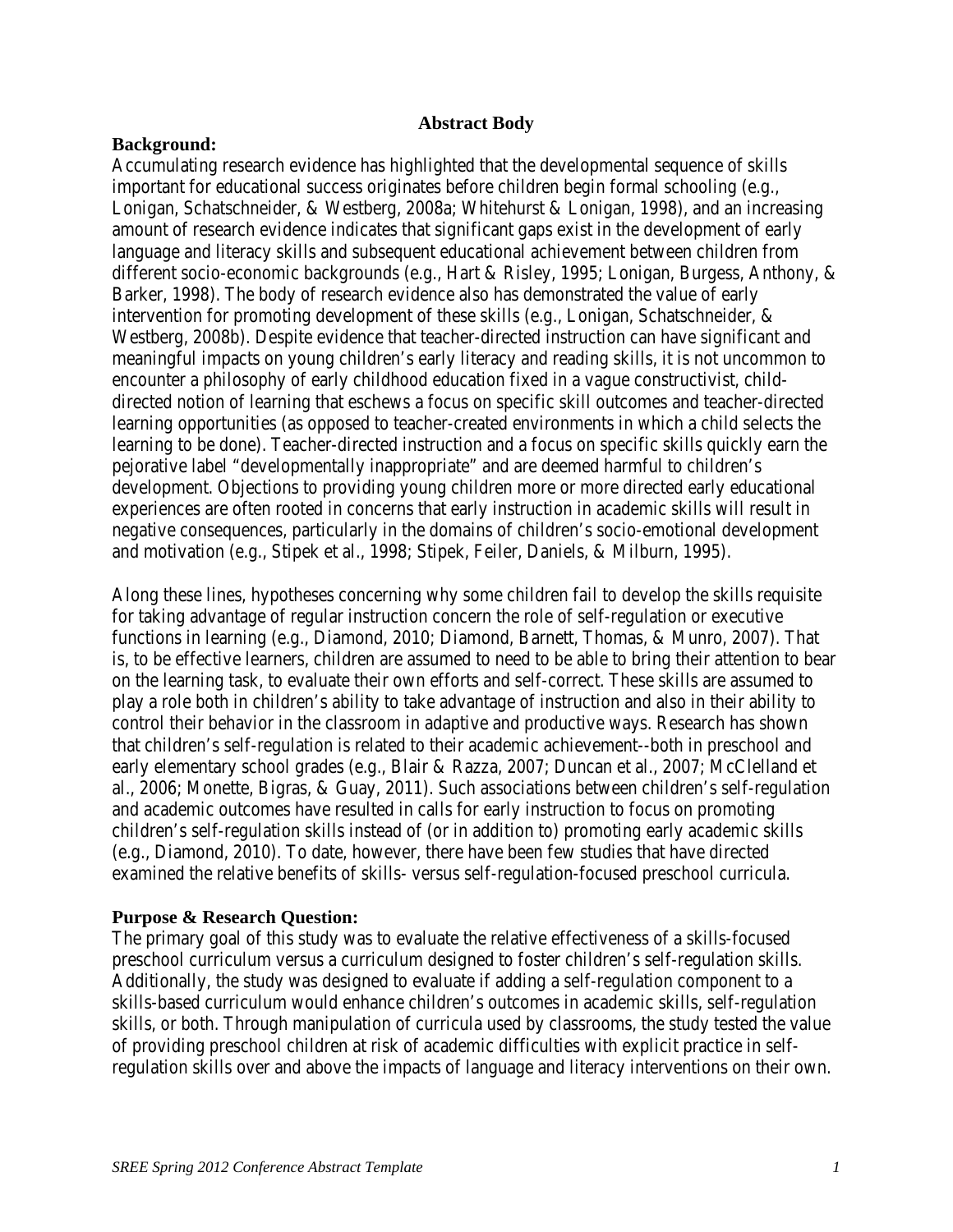#### **Setting:**

This study was conducted in public preschool programs--school district pre-k and Head Start programs--in New Mexico and Massachusetts.

#### **Population / Participants / Subjects:**

The completer sample (i.e., children assessed at both fall testing and posttesting) included 2,564 children who ranged in age from 28 to 73 months of age (mean age  $= 52.7$  months; SD  $= 6.37$ ) at the time of fall testing. There were slightly more boys (55%) than girls in the sample. On children for whom ethnicity data were available (75% of sample), the majority was Latino (52%) and 38% were white non-Latino. Approximately 25% of the sample were receiving some type of special education services and had an Individualized Education Plan. At the time of fall testing, children scored in the low-average range (i.e., standard scores of 87 - 93) on standardized tests of oral language and reading-related skills (i.e., phonological awareness, print knowledge).

### **Intervention / Program / Practice:**

The instructional activities of classrooms/centers in the study were governed by one of four curriculum conditions:

• *Literacy Express Comprehensive Preschool Curriculum* (LECPC; Lonigan, Clancy-Menchetti, Phillips, McDowell, & Farver, 2005). LECPC is a comprehensive curriculum that is structured around 10 thematic units lasting from 3- to 5-weeks each. The core of the curriculum involves three types of small-group activities that were developed, tested, and shown to produce significant gains in preschool children's emergent literacy skills (Lonigan, 2004), including oral language, phonological awareness, and print knowledge. Children are to be exposed to each of these small-group activities nearly every day throughout the school year. Each small-group activity is designed to last about 10- to 15-minutes. The rest of the day is structured by the teacher who selects from multiple examples of large-group activities.

• *Tools of the Mind* (TOM: Leong & Hensen, 2005). The TOM curriculum was developed so that practices designed to help children develop cognitive, behavioral, and emotional selfregulation skills were explicitly embedded within instructional activities. Two activities, play plans and support for play, are the central self-regulation activities in TOM. In the "Free Play/Learning Center Play Plans," children make a written plan that describes which center they are going to play in and what they are doing to do there, the role, and the actions. This activity is intended to promote meta-play (the ability to think about play actions) and the ability to create pretend scenarios using language. At the beginning of the year, the play plans usually consist of a scribble; teachers help children make their drawing of the play a more and more detailed representation of their plan and begin to use "scaffolded writing" to write the plan. During "Center Play Interactions," teachers help children learn to *enact their written play plan*, which serves as a blueprint to get the play in the centers started. Self-regulation is promoted during play itself, and teachers intervene to make sure that children can invent multiple themes, roles, and pretend scenarios that will enable them to stay involved and active in the same center for 40 to 60 minutes at a time.

• *Combined Curriculum* (Combination). A combined curriculum condition included the core LECPC themes, small-group activities, and extension activities as well as the play-planning component of the TOM curriculum. This core curriculum element involved children spending time in supporting writing of a play plan before each day's play at center time and then engaging in role-based imaginative play. Theme-related centers were created in classrooms to support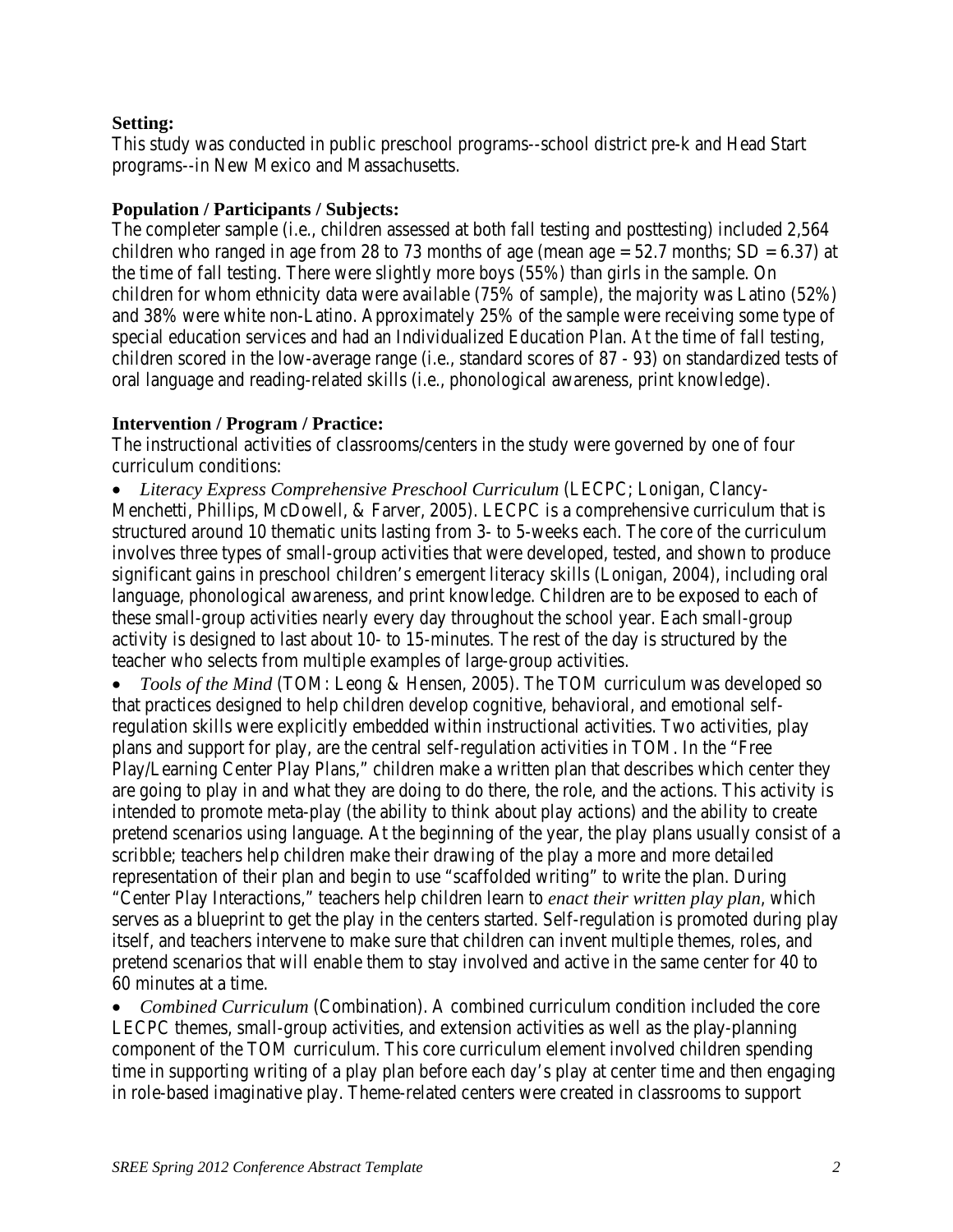sustained make-believe play and the associated language and social-emotional aspects of mutually developing play activities with peers. Teachers received professional development regarding to how support the development of more sophisticated and self-regulated play by the children.

• *Business as Usual* (BAU). BAU curricula represented whatever curriculum was in use by a center/classroom prior to the study. BAU curricula typically included some variation of High Scope or Creative Curriculum.

#### **Research Design:**

This study used a cluster-randomized design in which 117 preschool centers (or classrooms in large multi-classroom centers) were randomly assigned to study condition. Preschool classrooms and centers were recruited for the project in New Mexico and Massachusetts in two cohorts. There were 42 centers/classrooms in Massachusetts (12 in Cohort 1) and 75 centers/classrooms in New Mexico (39 in Cohort 1). Prior to assignment to condition, centers/classrooms were matched into groups of four on site characteristics (i.e., district preschool, Head Start center) and results of the prior year's state-wide assessment of reading for the school that children in the prek center/classroom would attend the following year. Within each matched group, centers/classrooms were randomized to one of the four curriculum conditions (i.e., LECPC, TOM, Combination, or BAU). To allow investigation of the effects of familiarity with curriculum, each classroom participated in two years of the project, holding the same curriculum group assignment across both years (i.e., two cohorts of children were assessed for each classroom in consecutive years.

#### **Data Collection and Analysis:**

*Measures*. Within each participating classroom, a random sample of children for whom consent was obtained--the majority of children in each classroom--were selected to completed fall assessments and end-of-preschool-year posttests. These children completed the Bracken Basic Concept Scales-Revised (BBCS-R), which measures children's knowledge of in six domains (i.e., colors, letters, counting, size, comparisons, shapes), and the Test of Preschool Early Literacy (Lonigan, Wagner, Torgesen, & Rashotte, 2007), which includes a Definitional Vocabulary subtest, two phonological awareness subtests (Blending, Elision), and a Print Knowledge subtest. In addition to measures of academic outcomes, children's classroom teachers completed the Behavior Rating Inventory of Executive Function-Preschool Version (BRIEF-P; Gioia, Espy, & Isquith, 2003), and children were administered the Head-Toes-Knees-Shoulders Task (HTKS; Ponitz, McClelland, Matthews, & Morrison, 2009).

*Analyses*. These preliminary analyses used multi-level models with preschool center/classroom as a random factor and restricted maximum likelihood estimation to determine the impacts of the different curriculum conditions. In addition to the fixed effects of curriculum condition, state (i.e., Massachusetts, New Mexico) and classroom year of implementation (i.e., first versus second year of curriculum implementation) were included in the models. All models included children's ages, sex, and fall scores on the outcome measure as covariates. The questions of primary interest for these analyses were the impacts of the three experimental curriculum conditions relative to the control condition--as well as the impact of the TOM curriculum relative to LECPC--on both academic and socio-emotional outcomes. Consequently, these four twogroup contrasts within models were examined (i.e., LECPV vs BAU, TOM vs BAU,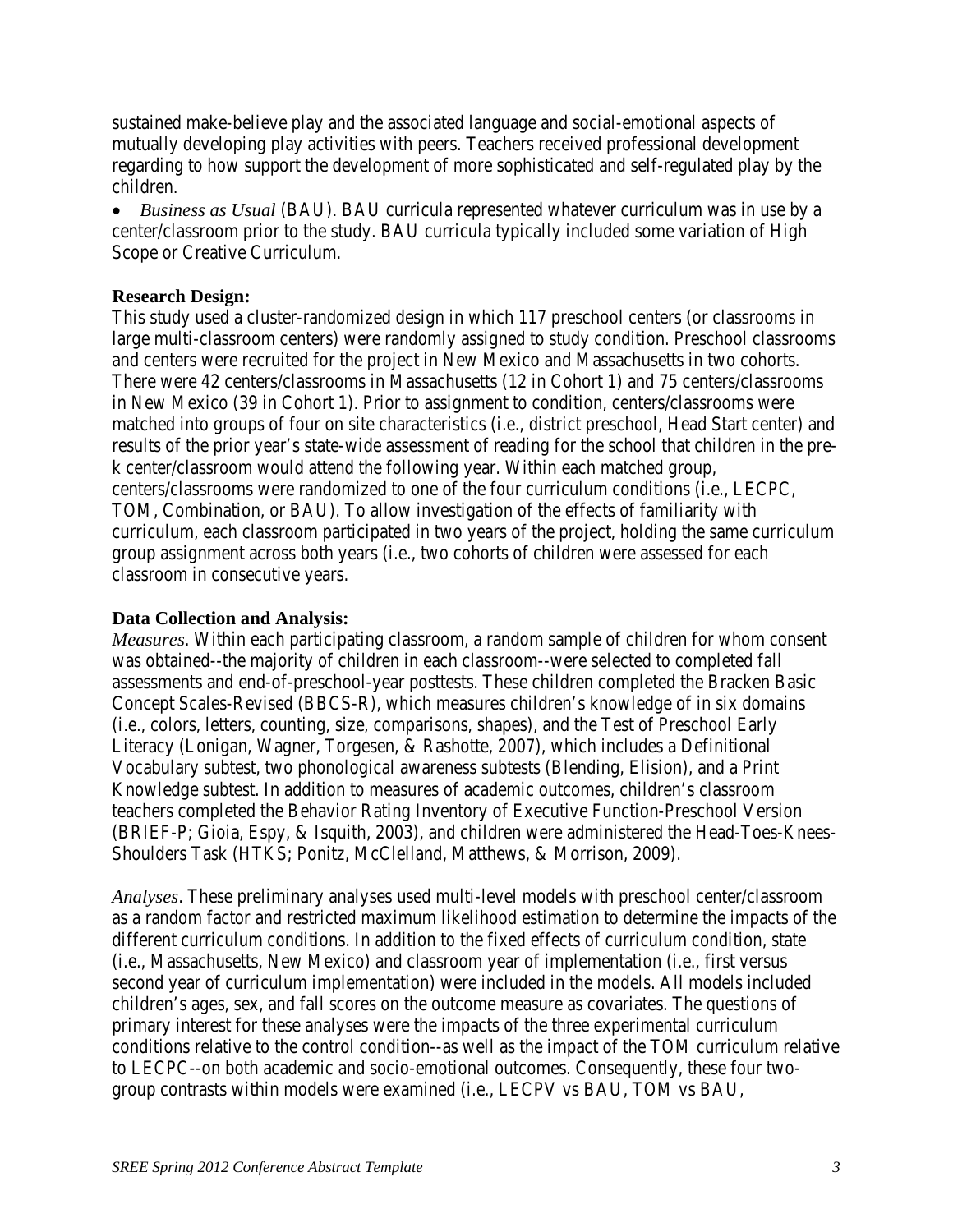Combination vs BAU, LECPC vs TOM). In addition, the interactions between these two-group contrasts within state and classroom year of implementation were examined for each outcome.

#### **Findings / Results:**

*Academic outcomes*. Results for the two-group curriculum contrasts for a selected group of academic outcome measures, in terms of student-level effect sizes, are shown in Table B1. These results reveal a clear advantage of the LECPC and Combination curricula for outcomes measuring code-related aspects of reading-related skills (i.e., print knowledge, phonological awareness). Children in classrooms assigned to the LECPC or Combination conditions outscored children in BAU classrooms on these measures, and the effect was consistent across states and across year of classroom implementation (i.e., the contrast by state and contrast by implementation-year interaction terms were not significant for any comparison). Across outcome measures, children in TOM classrooms did not score higher than children in BAU classrooms; however, there was a trend for children in TOM classrooms to score lower than children in BAU classrooms on measures of phonological awareness, and this negative effect was significant for schools in Massachusetts but not for schools in New Mexico. Similarly, children in TOM classrooms scored below children in BAU classrooms on the TOPEL Print Knowledge subscale in Massachusetts but not in New Mexico. Children in LECPC classrooms also outscored children in TOM classrooms on measures of print knowledge and phonological awareness, and they also scored higher than children in TOM classrooms on the single-word vocabulary measure.

*Socio-emotional outcomes*. Results for the two-group curriculum contrasts for a selected group of socio-emotional outcome measures, in terms of student-level effect sizes, are shown in Table B2. None of the two-group contrasts were significant for any of the socio-emotional outcomes, indicating that there was no general advantage of any curriculum on children's self-regulation. The TOM versus BAU contrast, however, was modified by a contrast-by-year-of-implementation interaction. Follow-up analyses revealed that although the contrast between TOM and BAU conditions was not statistically significant in either year of implementation, it changed direction from one year to the next, and for some outcome measures, it was marginally significant in one year (although the year and direction for these marginally significant effects were not consistent).

#### **Conclusions:**

The results of this study fail to support the effectiveness of the TOM curriculum for either children's self-regulation skills or their academic skills. In contrast, both variations of the skillsbased LECPC curriculum produced positive outcomes on children's academic skills with no concomitant negative impact on children's self-regulation. The addition of a core self-regulatory aspect of the TOM curriculum (i.e., play planning) to LECPC appeared to have little impact. Overall, these results suggest that greater caution is warranted in statements of the promise of self-regulation as a primary mechanism for improving children's academic outcomes. This study provides no support for concerns that skills-focused curricula will have a negative impact on children's socio-emotional skills. Of course, implementation of all curricula was variable across teachers. It may be that full-dosage levels of TOM would produce different results; however, the results of this study likely approximate the upper-end of the level of support for implementation in typical educational settings and therefore represent the likely effects of these curriculum variations.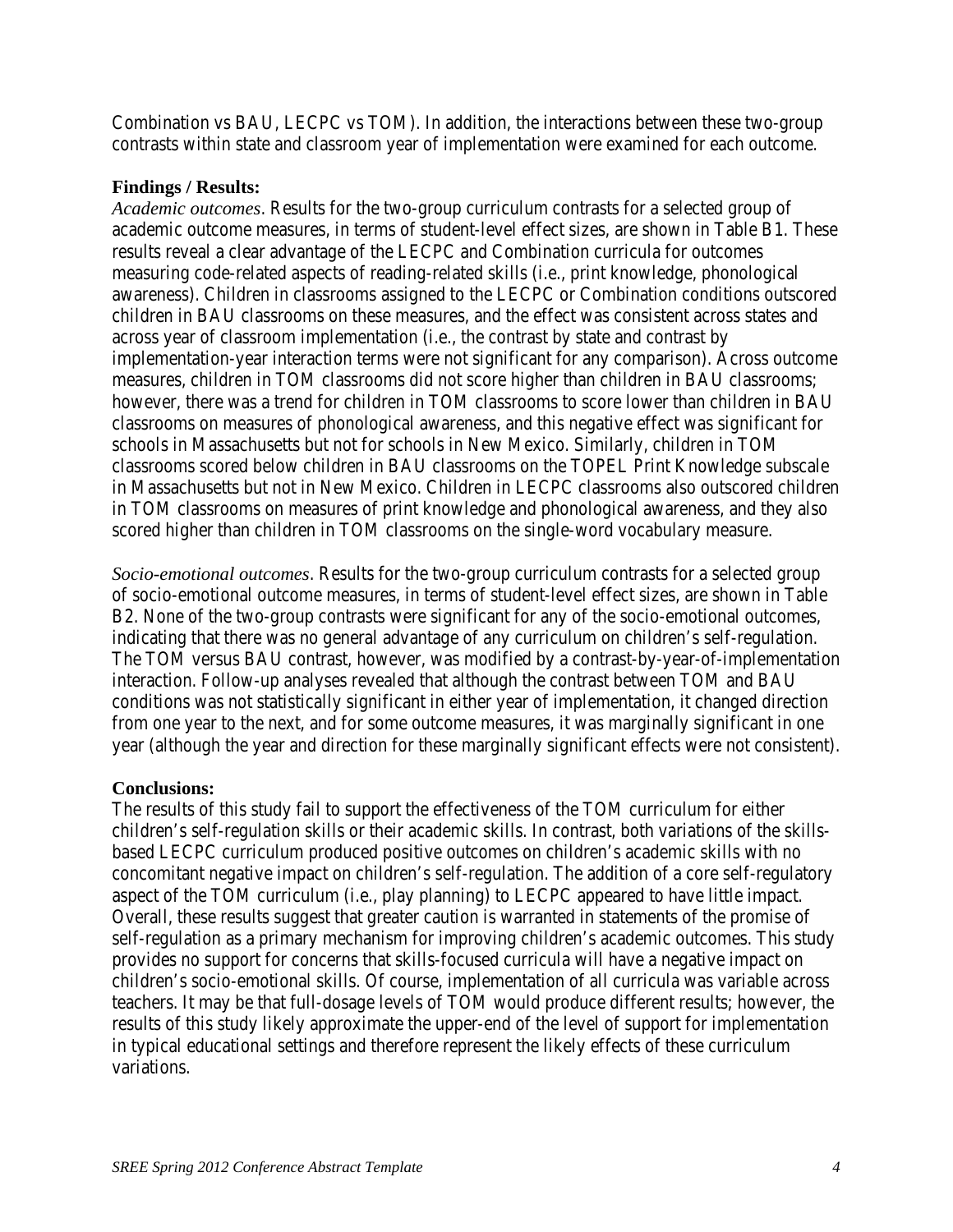#### **Appendices**

#### **Appendix A. References**

- Blair, C., & Razza, R. P. (2007). Relating effortful control, executive function, and false belief understanding to emerging math and literacy ability in kindergarten. *Child Development*, *78*, 647-663.
- Diamond, A. (2010). The evidence base for improving school outcomes by addressing the whole children and address skills and attitudes, not just content. *Early Education and Development, 21*, 780-793.
- Diamond, A., Barnett, W. S., Thomas, J., & Munro, S. (2007). Preschool program improves cognitive control. *Science, 318*, 1387-1388.
- Duncan, G. J., Dowsett, C. J., Claessens, A., Magnuson, K., Huston, A. C., Klebanov, P., Pagani, L. S., et al. (2007). School readiness and later achievement. *Developmental Psychology*, *43*, 1428-1446.
- Gioia, G. A., Espy, K. A., & Isquith, P. K. (2003). *Behavior Rating Inventory of Executive Function - Preschool Version*. Odessa, FL: Psychological Assessment Resources.
- Leong, D. J., & Hensen, R. (2005). *Tools of the mind preschool curriculm research project manual* (2nd ed.). Denver, CO: Center for Improving Early Learning, Metropolitan State College of Denver.
- Lonigan, C. J. (2004, August). *Evaluation of Components of a Pre-Literacy Intervention with Children At-Risk*. Paper presented at the Annual Convention of the American Psychological Association. Honolulu HI.
- Lonigan, C. J., Clancy-Menchetti, J., Phillips, B. M., McDowell, K., & Farver, J. M. (2005). *Literacy Express: A Preschool Curriculum.* Tallahassee, FL: Literacy Express.
- Lonigan, C. J., Schatschneider, C., & Westberg, L. (2008a). Identification of children's skills and abilities linked to later outcomes in reading, writing, and spelling. In *Developing Early Literacy: Report of the National Early Literacy Panel* (pp. 55-106). Washington, DC: National Institute for Literacy.
- Lonigan, C. J., Schatschnieder, C., & Westberg, L. (2008b). Impact of code-focused interventions on young children's early literacy skills. In *Developing Early Literacy:*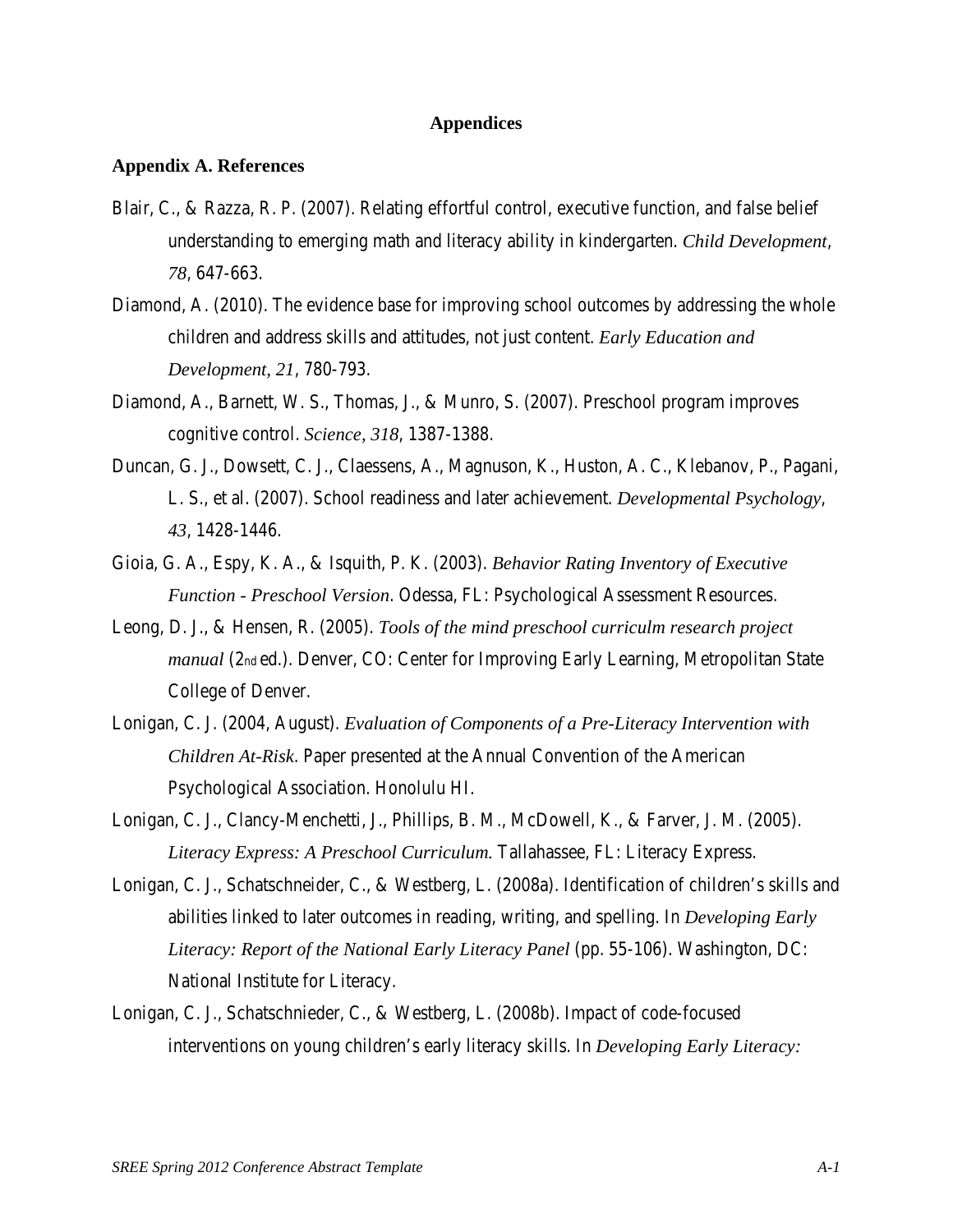*Report of the National Early Literacy Panel* (pp. 107-151). Washington, DC: National Institute for Literacy.

- Lonigan, C. J., Wagner, R. K., Torgesen, J. K., & Rashotte, C. (2007). *Test of Preschool Early Literacy*. Austin, TX: ProEd.
- McClelland, M. M., Cameron, C. E., Connor, C. M., Farris, C. L., Jewkes, A. M., & Morrison, F. J. (2007). Links between behavioral regulation and preschoolers' literacy, vocabulary, and math skills. *Developmental Psychology*, *43*, 947-59.
- Monette, S., Bigras, M., & Guay, M. (2011). The role of the executive functions in school achievement at the end of Grade 1. *Journal of Experimental Child Psychology, 109*, 158- 173.
- Ponitz, C. C., McClelland, M. M., Matthews, J.S., & Morrison, F. J. (2009). A structured observation of behavioral self-regulation and its contribution to kindergarten outcomes. *Developmental Psychology, 45*, 605-619.
- Stipek, D. J., Feiler, R., Byler, P., Ryan, R., Milbuiw, S., & Salmon, J. M. (1998). Good beginnings: What difference does the program make in preparing young children for school? *Journal of Applied Developmental Psychology, 19*, 41-66.
- Stipek, D., Feiler, R., Daniels, D., & Milburn, S. (1995). Effects of different instructional approaches on young children's achievement and motivation. *Child Development, 66*, 209-223.
- Whitehurst, G. J. & Lonigan, C. J. (1998). Child development and emergent literacy. *Child Development, 69*, 848-872.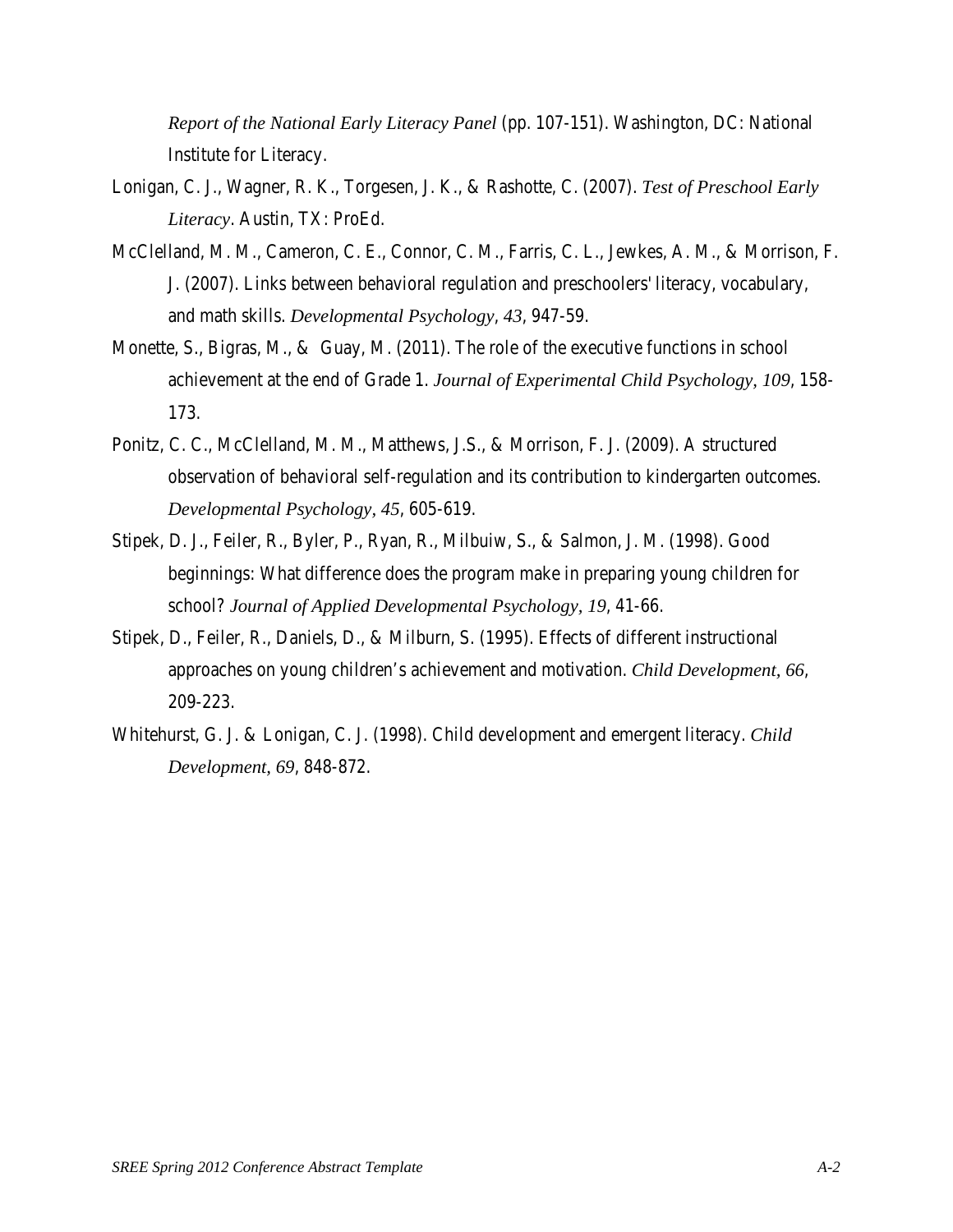# **Appendix B. Tables and Figures**

#### **Table B1**

*Student-Level Effect Sizes (adjusted for covariates) for Two-Group Curriculum Contrasts on Academic Outcome Measures at End of Preschool* 

|                                      | <b>Two-Group Contrasts</b> |            |             |              |  |  |  |  |
|--------------------------------------|----------------------------|------------|-------------|--------------|--|--|--|--|
|                                      | <b>LECPC</b>               | <b>TOM</b> | Combination | <b>LECPC</b> |  |  |  |  |
| <b>Outcome Measures</b>              | <b>VS</b>                  | <b>VS</b>  | <b>VS</b>   | <b>VS</b>    |  |  |  |  |
|                                      | <b>BAU</b>                 | <b>BAU</b> | <b>BAU</b>  | <b>TOM</b>   |  |  |  |  |
| <b>TOPEL Definitional Vocabulary</b> |                            |            |             |              |  |  |  |  |
| Single-Word Vocabulary               | .09                        | $-.04$     | .07         | .13          |  |  |  |  |
| Definitions                          | .01                        | $-.03$     | .08         | .05          |  |  |  |  |
| <b>TOPEL Print Knowledge</b>         | .17                        | $-.07$     | .11         | .24          |  |  |  |  |
| <b>TOPEL Phonological Awareness</b>  |                            |            |             |              |  |  |  |  |
| Elision scale                        | $-.02$                     | $-.10$     | .13         | .08          |  |  |  |  |
| <b>Blending</b> scale                | .16                        | $-.14$     | .25         | .30          |  |  |  |  |
| <b>Bracken Basic Concepts Scales</b> |                            |            |             |              |  |  |  |  |
| <b>School Readiness Total</b>        | .06                        | $-.05$     | .08         | .11          |  |  |  |  |
| <b>Letters Subscale</b>              | .17                        | $-.06$     | .17         | .23          |  |  |  |  |

*Note*. Effect sizes shown in bold significant or marginally significant at *p* < .10.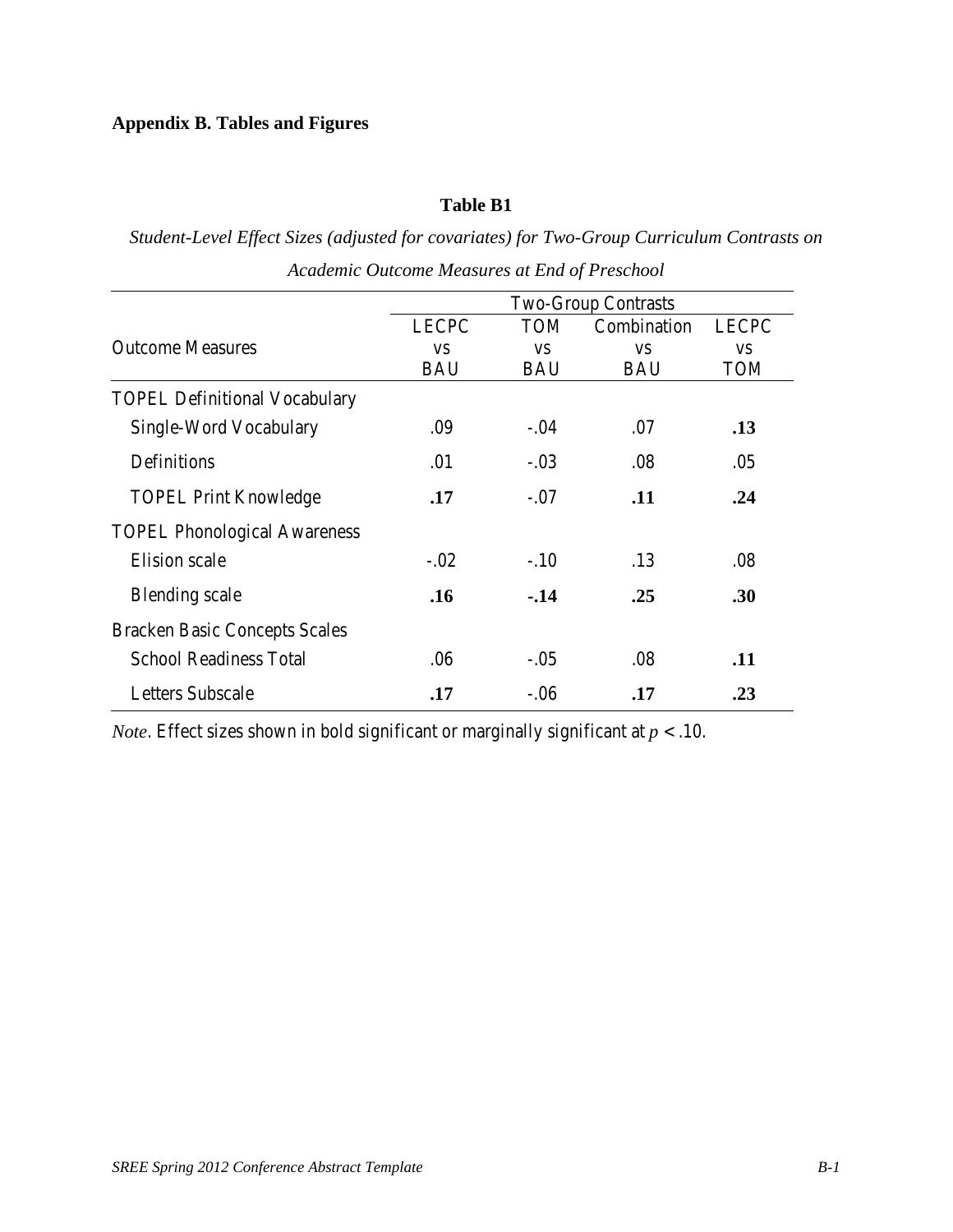# **Table B2**

|                                      | <b>Two-Group Contrasts</b> |            |             |              |  |  |  |
|--------------------------------------|----------------------------|------------|-------------|--------------|--|--|--|
|                                      | <b>LECPC</b>               | <b>TOM</b> | Combination | <b>LECPC</b> |  |  |  |
| <b>Outcome Measures</b>              | VS.                        | <b>VS</b>  | VS          | VS.          |  |  |  |
|                                      | <b>BAU</b>                 | <b>BAU</b> | <b>BAU</b>  | <b>TOM</b>   |  |  |  |
| <b>BRIEF-P</b>                       |                            |            |             |              |  |  |  |
| <b>Global Executive Composite</b>    | $-.02$                     | .00.       | $-.02$      | $-.01$       |  |  |  |
| <b>Inhibitory Self Control Scale</b> | .00                        | $-.02$     | $-.01$      | .02          |  |  |  |
| <b>Flexibility Scale</b>             | .01                        | .03        | $-.03$      | $-.02$       |  |  |  |
| <b>Emergent Metacognition Scale</b>  | $-.04$                     | .00        | $-.03$      | $-.04$       |  |  |  |
| Head-Toes-Knees Shoulders            | $-.12$                     | $-.03$     | $-.02$      | $-.09$       |  |  |  |

*Student-Level Effect Sizes (adjusted for covariates) for Two-Group Curriculum Contrasts on Socio-Emotional Outcome Measures at End of Preschool* 

*Note*. No effect was significant or marginally significant at  $p < .10$ .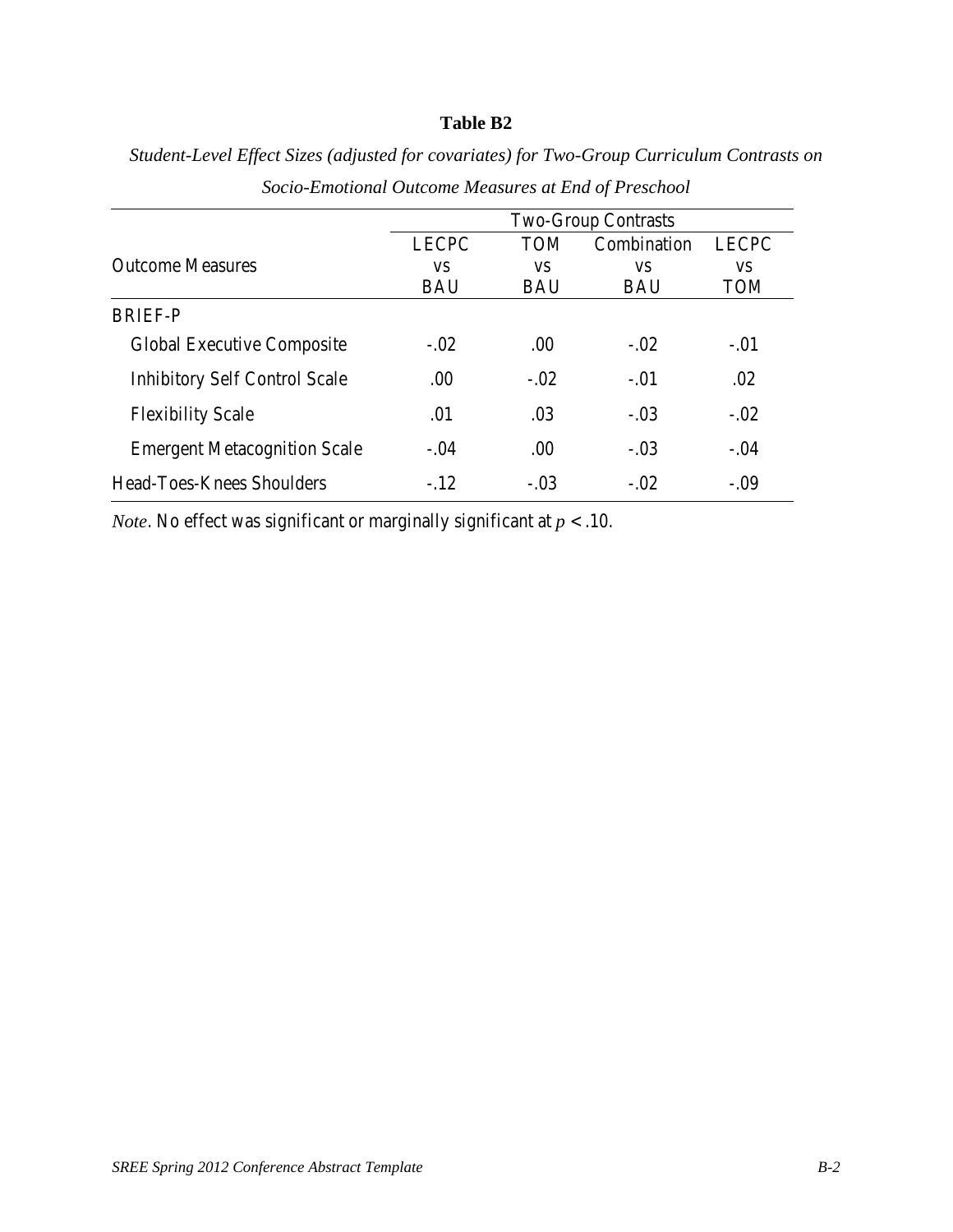#### **Abstract Title Page**

Title: **The efficacy of an intervention synthesizing scaffolding designed to promote selfregulation with an early mathematics curriculum: Effects on executive function**

#### **Authors and Affiliations:**

Douglas H. Clements, PhD, University at Buffalo (PRESENTER) University at Buffalo, State University of New York Department of Learning and Instruction 505 Baldy Hall Buffalo, NY 14260

Julie Sarama, PhD, University at Buffalo

Fatih Unlu Associate Abt Associates Inc. 55 Wheeler St., Cambridge, MA 02138

Carolyn Layzer Senior Associate Abt Associates Inc. 55 Wheeler St., Cambridge, MA 02138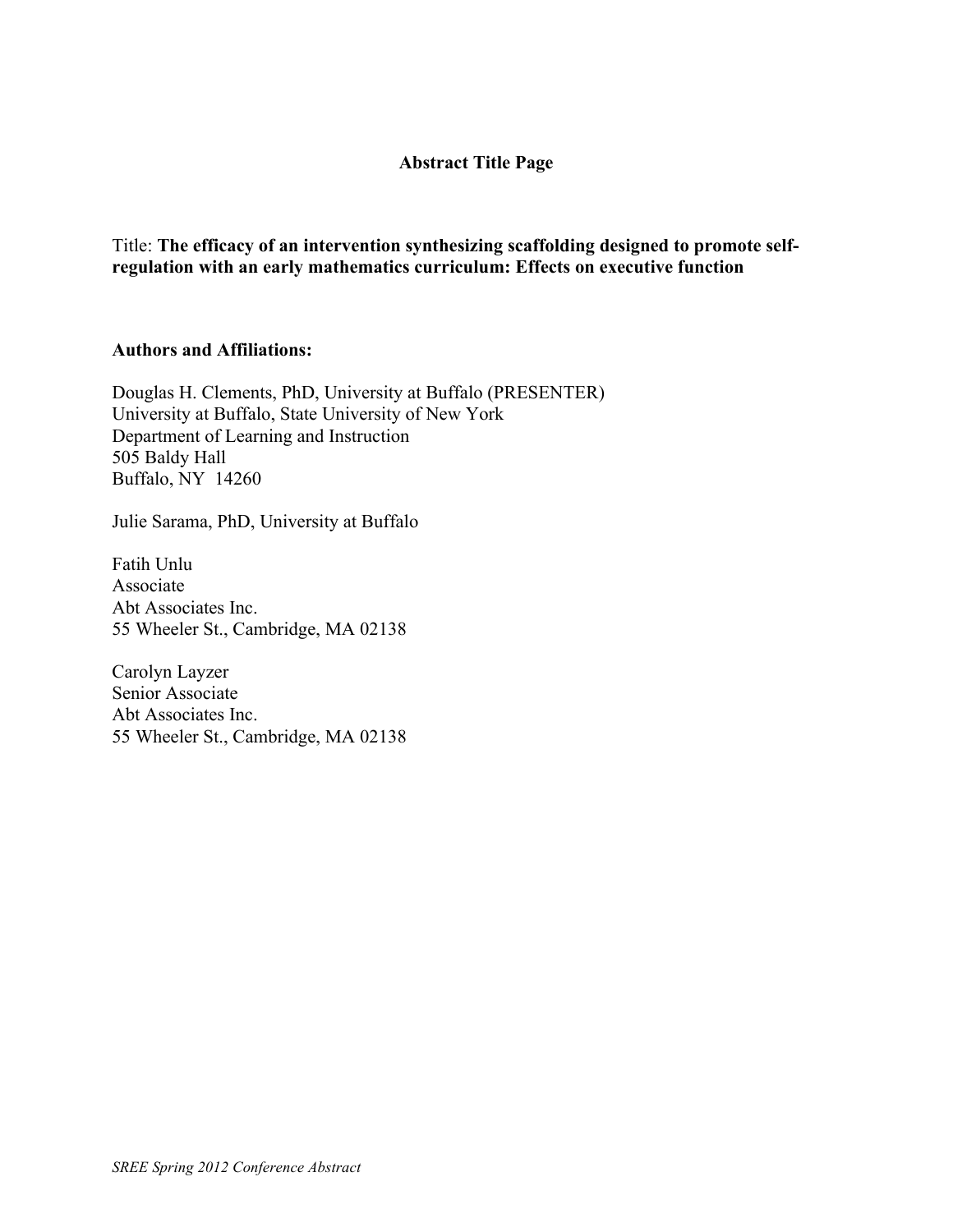### **Abstract Body**

#### **Background / Context:**

Early childhood education is replete with debates about the role of content-focused, or "academic" curricula and more global goals and approaches. There is little research on the issue of whether such approaches stand in opposition, competing for time in the early childhood classroom, or whether they can be synergistically combined, each to the benefit of their own as well as the other's goals. We conducted an efficacy trial of one approach to such a synthesis, by evaluating the integration of two empirically-tested interventions, identifying mediators and moderators of effects, with children from low-income families.

### **Purpose and Research Question:**

Our goal is twofold. First, we wished to produce a theoretically-based approach to this synthesis. Child-centered programs have a long history. However, concerns about children's achievement, and the pressure of content-specific standards, have set up a perceived conflict, in which educators believe they are being asked to abandon child-centered approaches, or, at least, to compromise and squeeze in, as one teacher put it, "Literacy on Monday-Wednesday-Friday, math on Tuesday-Thursday, and socioemotional during our shortened play periods." We hope that our approach, *if* shown to be efficacious, will serve as a model that others can use to successfully and *synergistically* combine these strategies so the whole is *more* than the sum of its integrated, not conflicting, parts.

Second, and more importantly, we are producing a rigorous evaluation of the efficacy of this approach. The research is also designed to answer *which components* are responsible for its effects, and *why* these components led to the outcomes. Thus, we are empirically testing our hypotheses, which will provide an evidentiary basis for researchers and practitioners. This report is the first (and only partial) description of our findings.

The two interventions we synthesized are both theoretically and empirically grounded. The NSFsupported *Building Blocks* (BB*)* project produced a research-based math curriculum that addresses geometric and spatial ideas and skills and quantitative ideas and skills (mathematical building blocks). The approach of BB is finding the math in, and developing math from, children's activity (including children's building blocks). Funded by the NSF and IES, three RCT evaluations have documented BB's positive effects on young children's math achievement (e.g., Clements & Sarama, 2007, 2008). Increasing math proficiency is significant. The role of mathematics in young children's development is often taken by many as important but secondary to academic areas such as language and literacy. Rigorous studies show mathematics to be of primary importance. Using each of six longitudinal data sets, the strongest predictors of later achievement are early *math* skills, followed by reading skills and then attention (Duncan et al., 2007).

Also documented, albeit not as extensively, are the facilitative effects of scaffolding designed to promote self-regulation (SSR) through make-believe play, an activity at the core of the childcentered approach. Self-regulation is important in facilitating learning and retention, especially for children at risk for later school failure. When explicit content-oriented instruction is mistakenly implemented as (only) teacher-led activities at the expense of engaging children in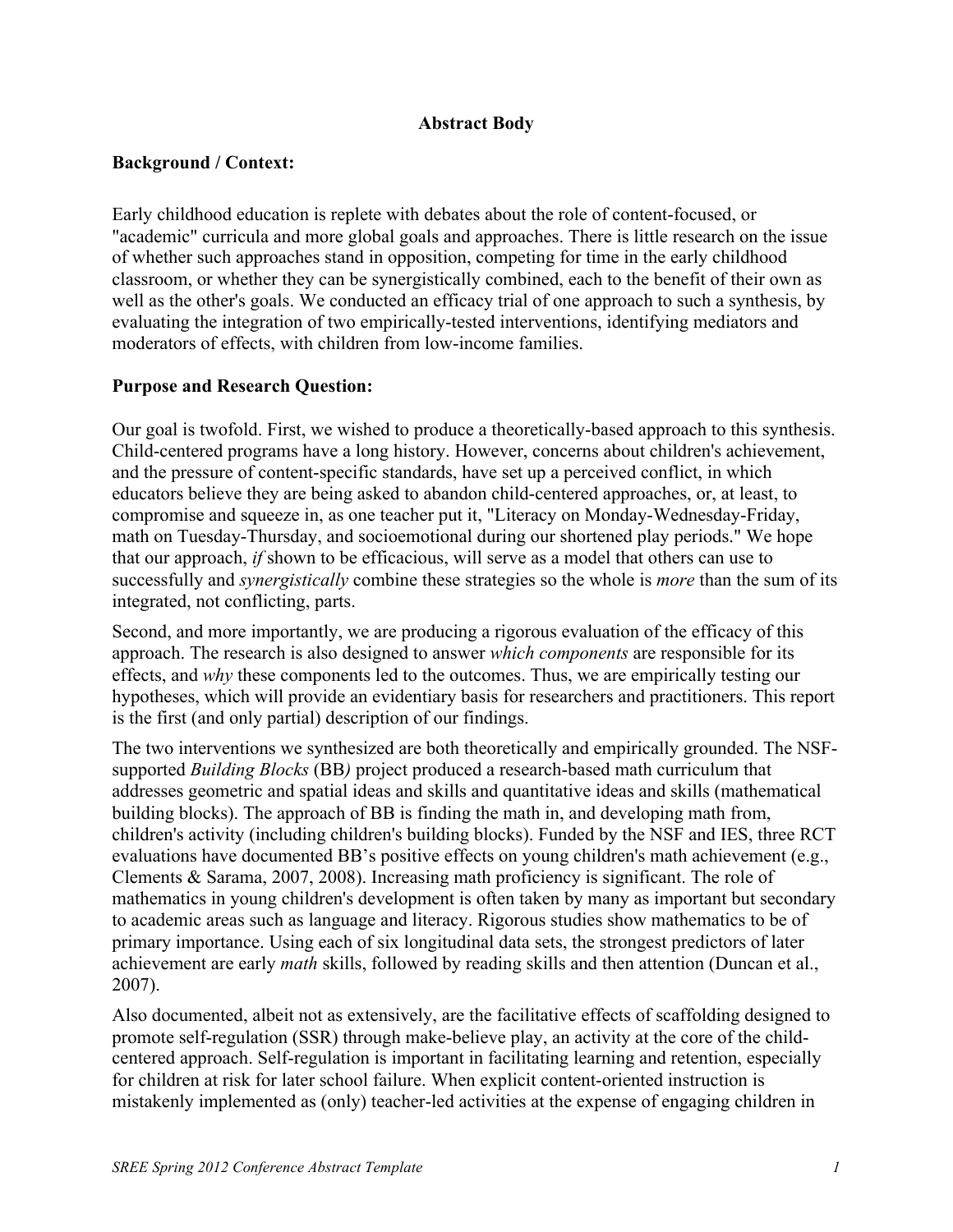activities of their choice, children practice being "teacher-regulated" and are not given an opportunity to develop self-regulated behaviors which affects their ability to later engage in learning behaviors of their own accord. Our belief is that the dichotomy between explicit instruction and child-centered approach is a false one and that it is possible to design a program that would combine an explicit focus on content with equally explicit focus on promoting selfregulatory behaviors. The use of specific pedagogical strategies that optimize make-believe play have been proven successful in improving young children's self-regulation competencies and academic achievement (e.g., Bodrova & Leong, 2005). Used as a part of a comprehensive preschool curriculum as well as a part of an early literacy intervention, these strategies have been proven successful in improving young children's self-regulation and academic achievement (Barnett, Yarosz, Thomas, & Hornbeck, 2006; Bodrova & Leong, 2001; Bodrova, Leong, Norford, & Paynter, 2003; Diamond, Barnett, Thomas, & Munro, 2007).

There is empirical support for the notion that curricula designed to improve self-regulation skills and enhance early academic abilities are most effective in helping children succeed in school (e.g., Blair & Razza, 2007). Further, young children's self-regulation scores correlate with both concurrent and future mathematics achievement scores (even more strongly than IQ). However, the evidence of the relationship between self-regulation and math achievement has been collected primarily on older children and using general measures (e.g., executive function measures against math tests). We need research that investigates the foundation of these abilities and analyzes cause and effect relationships among specific components of these abilities.

### *The research question we address is: What are the immediate effects of the synthesized intervention, as implemented under diverse conditions, on children's self-regulation?*

Thus, we focus on a single outcome domain and then explore factors that may have influenced it, using a three-armed cluster randomized trial and hierarchical linear models (HLM) explained in more detail below. We first analyze whether any of the 3 conditions resulted in a statistically significantly different level of executive function skills and then we will present our empiricallybased hypotheses about why such differences might have occurred.

### **Setting:**

The performance site for this study includes 4-year-old classrooms in public preschools and child development centers in three school districts in San Diego County, California.

# **Population / Participants / Subjects:**

Our analytic sample consists of 826 children in 84, 4-year-old classrooms across the three districts. A large proportion of the classrooms are multi-racial/multi-ethnic, with average demographics across the three districts showing Hispanic children being the majority minority at on average 39%, Asian Pacific Islander 18%, African-American 11%, and non-Hispanic White 31%. On average, 27% of the students are English Language Learners (with roughly 20% having Spanish as the primary language).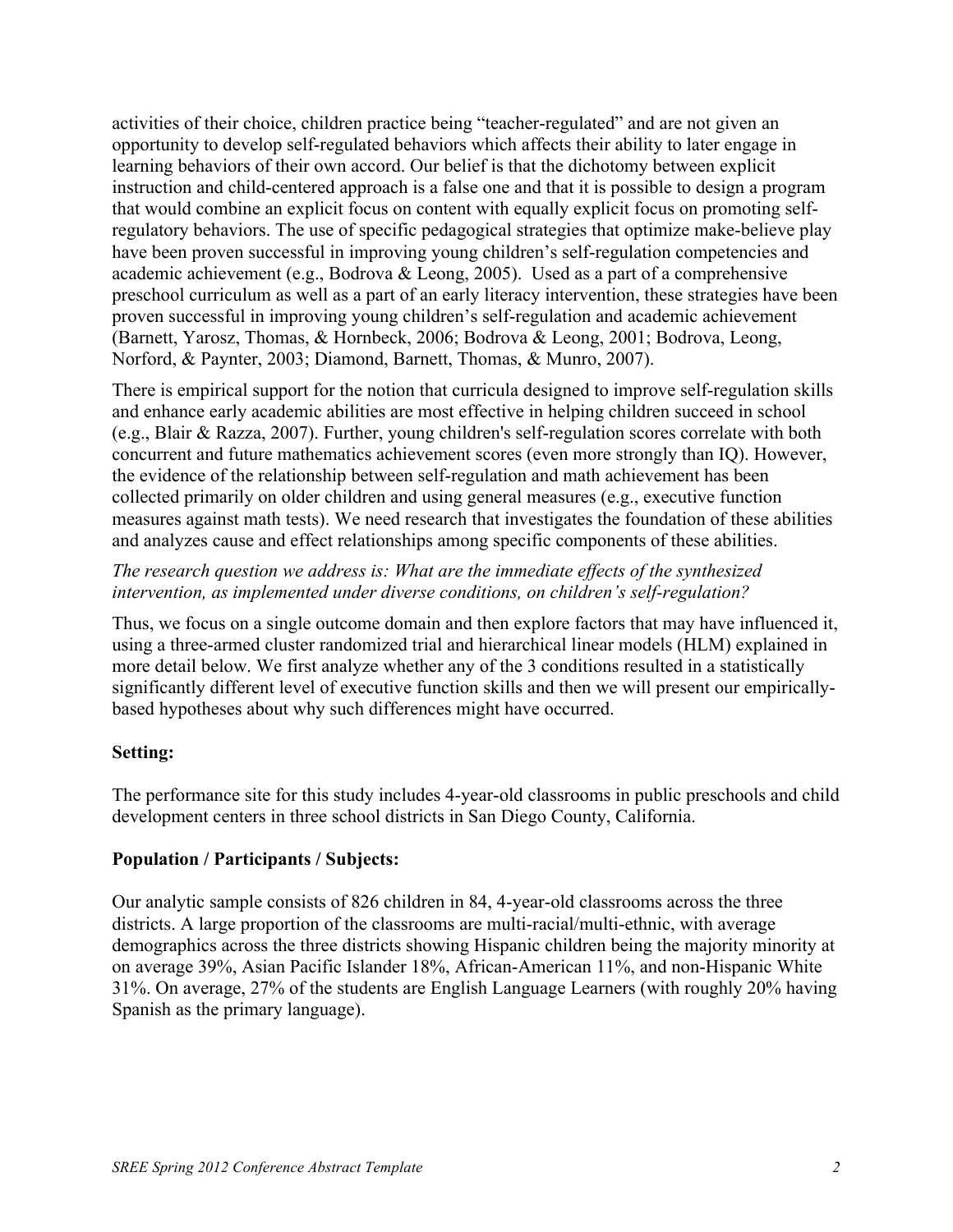### **Intervention / Program / Practice:**

The *Scaffolding Self-regulation* approach combines current research on the development of selfregulation and executive function with Lev Vygotsky's cultural-historical theory of child development to design optimal ways to support the development of self-regulation in young children (Bodrova & Leong, 2007a). The defining feature of this approach is its emphasis on promoting mature, intentional dramatic play as the primary social context allowing children to practice self-regulatory behaviors (Bodrova & Leong, 2007b). Scaffolding self-regulation in nonplay activities is accomplished by re-designing the social context for these activities as well as by teaching children to use specific "tools" that assist them in taking control over their behaviors (Bodrova & Leong, 2007c).

Several studies indicate that scaffolding that promotes self-regulation improves mathematics learning. Indeed, in one sample of classrooms using strategies for SSR children did better on math tests without changes in the content of math curriculum (curriculum was focused on literacy and self-regulation) compared to High Scope classrooms (Barnett et al., 2006). We implemented a theoretically-grounded synthesis of the Building Blocks preschool mathematics curriculum (BB) and SSR as the main intervention of interest.

### **Research Design:**

The proposed paper utilizes a three-armed cluster randomized control trial in which classrooms in study schools were randomly assigned to the three study conditions. Random assignment was conducted separately for schools/centers with only one participating classroom (group A) and those with two classrooms (group B). Schools/classrooms in group A were placed into five randomization blocks such that each block consisted of all half-day or full-day PreK classrooms in a given study district.<sup>1</sup> Within each block, schools were then sorted with respect to prior math achievement, % free/reduced price lunch eligible, and %ELL. Schools were randomly assigned to the three conditions three at a time starting at a randomly chosen point in the sorted list and then moving to the top of the list. This is an application of the systematic circular sampling scheme (Lahiri, 1951), which was utilized to ensure three experimental groups that are balanced geographically and in terms of the length o f the PreK program and key background characteristics of the schools/centers. For group B schools, random assignment was conducted within each school, where the two conditions classrooms were assigned were determined randomly.

### **Data Collection and Analysis:**

Collection of data in second year of intervention used four measures— the HTKS (Ponitz, McClelland et al., 2009; measures inhibitory control and working memory), Pencil Tap (e.g., Diamond & Taylor, 1996; measures inhibitory control), Forward & Backward Digit Span

 $1$  The five randomization blocks are: San Diego full-day classrooms, San Diego half- day classrooms, Poway full-day classrooms, Poway half-day classrooms, and South Bay full-day classrooms.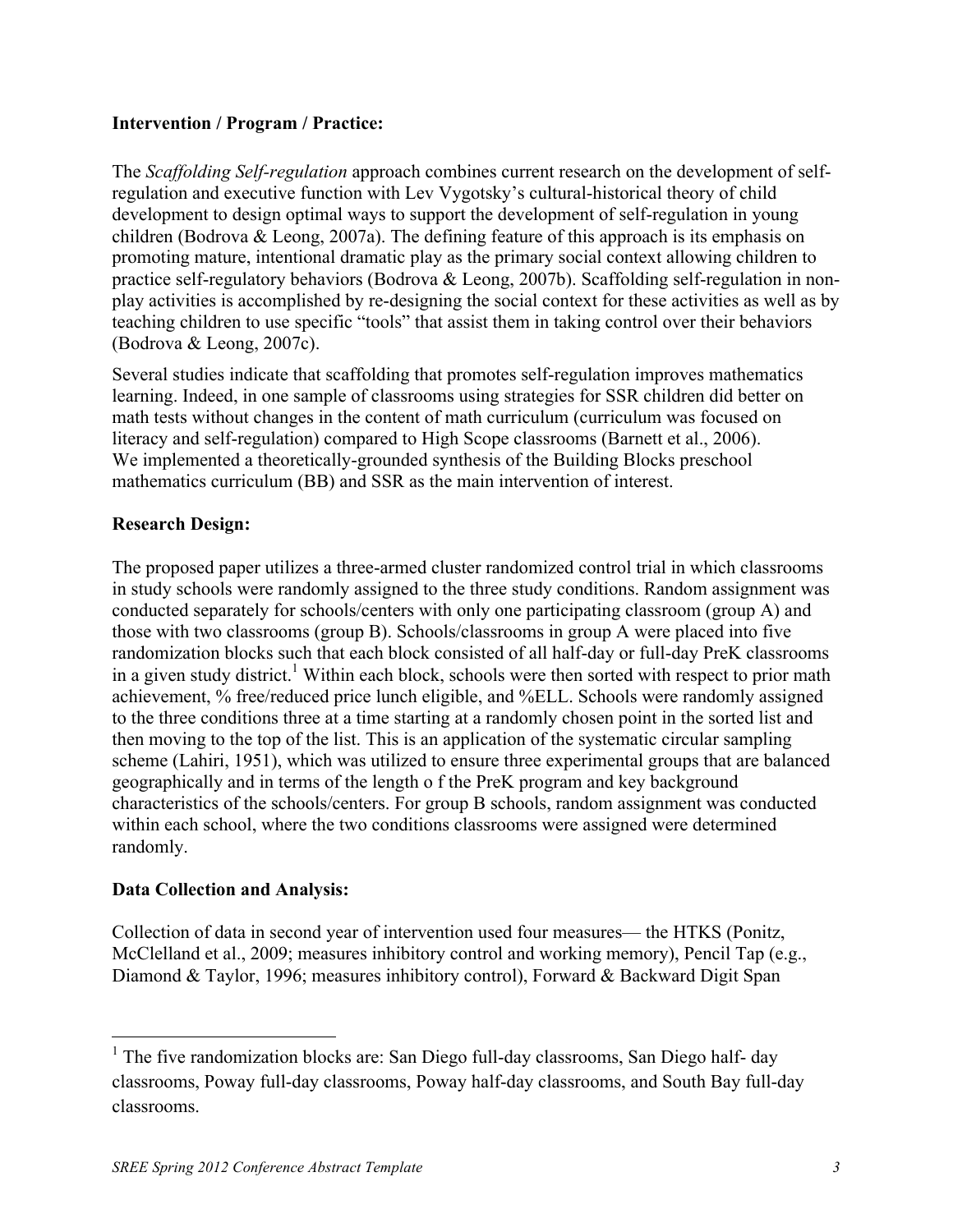(Wechsler, 1986; Gathercole & Pickering, 2000; measure general attention and verbal working memory, respectively).

For the two fall 2010 (baseline) measures and four spring 2011 (post-test) measures, we conducted three pair-wise comparisons between the three groups (BB vs. Control, BBSR vs. Control, and BB vs. BBSR) as well as a joint test of the statistical difference of the measures across the three groups. The BB vs. Control and BBSR vs. Control differences are referred to as the impact of the BB and BBSR conditions, respectively while the BB vs. BBSR difference is used to assess the effectiveness of the self regulation portion of the synthesized intervention. These pair-wise differences were estimated using a pooled two-level HLM (level1: students and level 2: classrooms or teachers) that takes into account the clustering of students within teachers/classrooms. The HLM specification included two indicator variables for the BB and BBSR groups (control group being the reference group) as the primary predictors and covariates such as age and baseline measure of the outcome when post-test measures are analyzed. The model also included indicator variables (fixed effects) for the randomization blocks. Following Raudenbush, Spybrook, and Martinez (2007) and Schochet (2008), we modeled these blocks as fixed because we will not be seeking to generalize the study results beyond our sample. Finally, the joint significance test across the three groups is conducted using the estimated pair-wise differences and a t-test.

### **Findings / Results:**

Results of the analyses described above are presented in Exhibit 1 for the two baseline measures and in Exhibit 2 for the four post-test measures. These exhibits include the mean scores in each group (regression adjusted for BB and BBSR and unadjusted for Control, representing the true counterfactual); estimated pair-wise differences or impacts in the original unit of the measures as well as in effect sizes that were calculated using the standard deviation of each measure in Control group; and p-values of the pair-wise differences and the joint significance test. Comparing the group means in Exhibits 1 and 2 suggest that the pencil tapping and HTKS scores increased between fall and spring measurements. Exhibit 1 shows that while none of the estimated pair-wise differences between the study conditions on the pencil tapping score were statistically significant at the usual p=0.05 level, the BB vs. Control and BB vs. BBSR differences on the HTKS score were statistically significant and somewhat sizeable (0.24 and 0.34 standard deviations, respectively). Exhibit 2 indicates that all but one of post-program differences analyzed for the four measures were small statistically insignificant. Only the BB vs. Control difference for the backward digit score exceeded 0.2 of a standard deviation, but its pvalue was 0.14

### **Conclusions:**

Adding the SR component to the BB curriculum did not produce the hypothesized impact on children's executive function skills. On the contrary, there is a *very slight* probability that the BB curriculum by itself may have enhanced children's verbal working memory skills. The paper discusses possible explanations for the failure of the synthesized approach to engender development of self-regulation skills.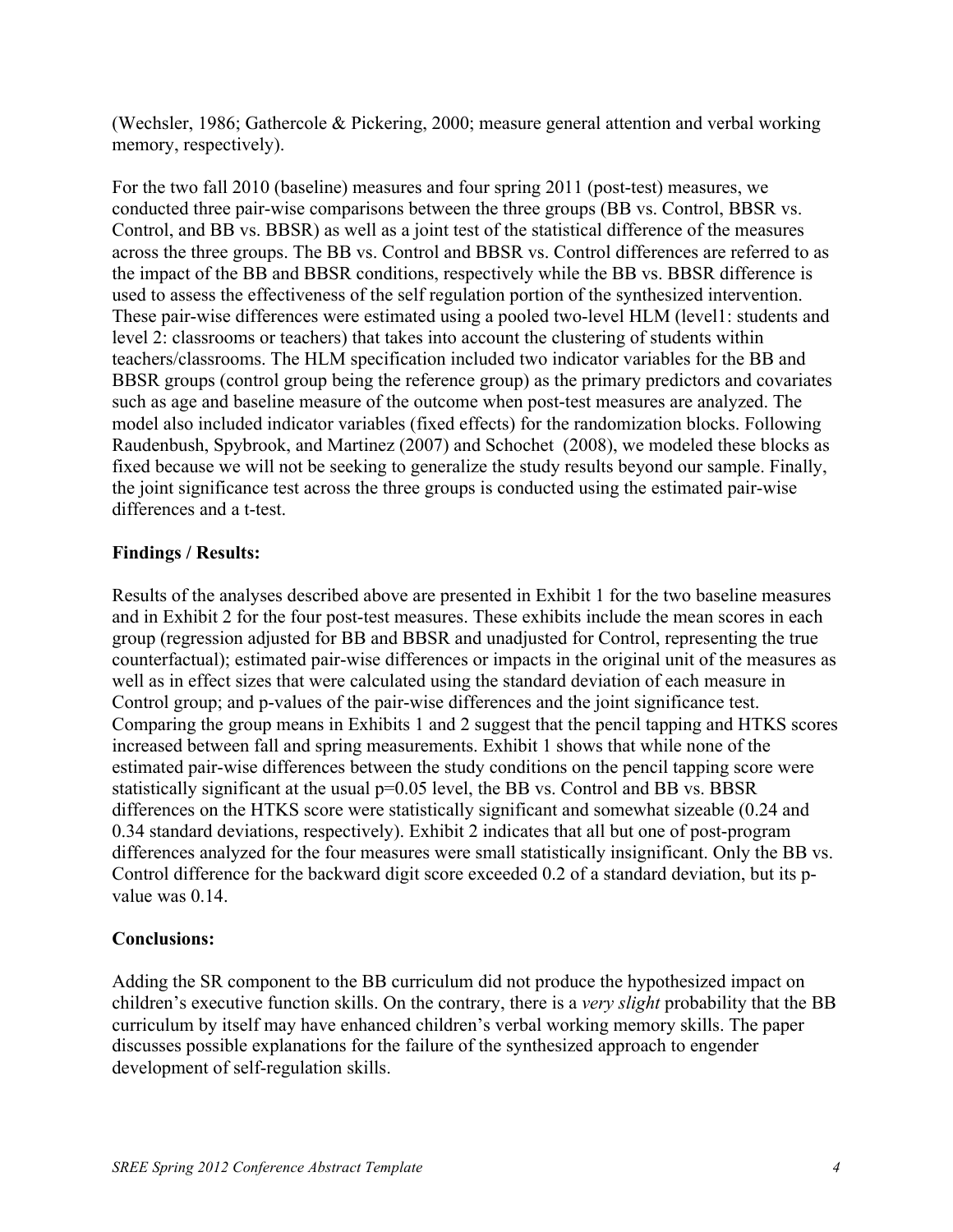#### **Appendices**

#### **Appendix A. References**

- Barnett, W. S., Yarosz, D. J., Thomas, J., & Hornbeck, A. (2006). *Educational effectiveness of a Vygotskian approach to preschool education: A randomized trial*: National Institute of Early Education Research.
- Blair, C., & Razza, R. P. (2007). Relating effortful control, executive function, and false belief understanding to emerging math and literacy ability in kindergarten. *Child Development, 78*, 647-663.
- Bodrova, E., & Leong, D. J. (2001). *The tools of the mind: A case study of implementing the Vygotskian approach in American early childhood and primary classrooms*. Geneva, Switzerland: International Bureau of Education.
- Bodrova, E., & Leong, D. J. (2005). Self-Regulation as a key to school readiness: How can early childhood teachers promote this critical competency? In M. Zaslow & I. Martinez-Beck (Eds.), *Critical issues in early childhood professional development*. Baltimore, MD: Brookes Publishing.
- Bodrova, E., & Leong, D. J. (2007a). Developing self-regulation: The Vygotskian view. *Academic Exchange Quarterly, 10*(4), 33-37.
- Bodrova, E., & Leong, D. J. (2007b). Play and early literacy: A Vygotskian approach. In K. A. Roskos & J. F. Christie (Eds.), *Play and literacy in early childhood (2nd ed)* (pp. 185- 200). Mahwah, NJ: Lawrence Erlbaum Associates.
- Bodrova, E., & Leong, D. J. (2007c). *Tools of the mind: The Vygotskian approach to early childhood education* (2nd ed.). New York: Merrill/Prentice Hall.
- Bodrova, E., Leong, D. J., Norford, J., & Paynter, D. (2003). It only looks like child's play. *Journal of Staff Development, 24*(2), 47-51.
- Clements, D. H., & Sarama, J. (2007). Effects of a preschool mathematics curriculum: Summative research on the *Building Blocks* project. *Journal for Research in Mathematics Education, 38*, 136-163.
- Clements, D. H., & Sarama, J. (2008). Experimental evaluation of the effects of a research-based preschool mathematics curriculum. *American Educational Research Journal, 45*, 443- 494.
- Diamond, A., Barnett, W. S., Thomas, J., & Munro, S. (2007). Preschool program improves cognitive control. *Science, 318*, 1387-1388.
- Duncan, G. J., Dowsett, C. J., Claessens, A., Magnuson, K., Huston, A. C., Klebanov, P., ... Japel, C. (2007). School readiness and later achievement. *Developmental Psychology, 43*(6), 1428–1446.
- Raudenbush, S. W., Martinez, A., & Spybrook, J. (2007). Strategies for improving precision in group-randomized experiments. *Educational Evaluation and Policy Analysis, 29*(5), 5– 29.
- Schochet, P. Z. (2008). Statistical power for random assignment evaluations of education programs. *Journal of Educational and Behavioral Statistics, 33*(1), 62-87.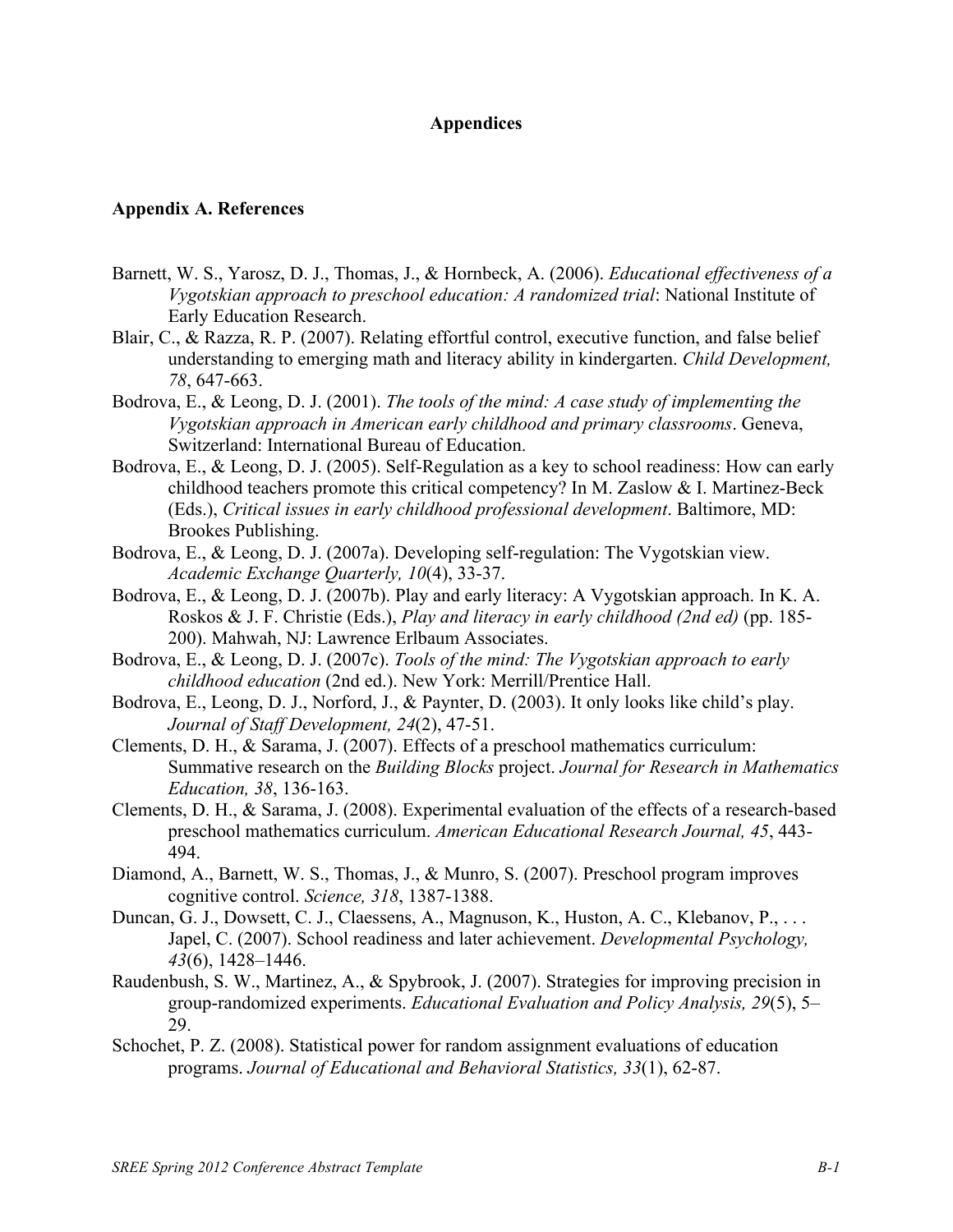| Exhibit 1. Results from analyses of Fall 2010 Measures (Pre-test) |                         |                           |                                                                      |                              |                              |                                    |                   |                                    |                          |                   |                            |                       |              |
|-------------------------------------------------------------------|-------------------------|---------------------------|----------------------------------------------------------------------|------------------------------|------------------------------|------------------------------------|-------------------|------------------------------------|--------------------------|-------------------|----------------------------|-----------------------|--------------|
| Group Means                                                       |                         |                           |                                                                      | <b>Estimated Differences</b> |                              | <b>Effect Sizes of Differences</b> |                   |                                    | P-Values for Differences |                   |                            |                       |              |
| Measure                                                           | <b>BB</b><br>(Adjusted) | <b>BBSR</b><br>(Adjusted) | Control<br>(Unadjusted)                                              | BB vs.<br>Control            | BBSR vs.<br>Control          | BB vs.<br><b>BBRS</b>              | BB vs.<br>Control | BBSR vs.<br>Control                | BB vs.<br><b>BBRS</b>    | BB vs.<br>Control | BBSR vs.<br>Control        | BB vs.<br><b>BBSR</b> | Joint Test   |
| <b>Pencil Score</b>                                               | 7.157                   | 6.080                     | 6.251                                                                | 0.906                        | $-0.171$                     | 1.077                              | 0.144             | $-0.027$                           | 0.171                    | 0.266             | 0.825                      | 0.184                 | 0.370        |
| <b>HTKS Score</b>                                                 | 12.472                  | 8.270                     | 9.446                                                                | 3.026                        | $-1.176$                     | 4.202                              | 0.244             | $-0.095$                           | 0.339                    | 0.045             | 0.406                      | 0.005                 | 0.017        |
|                                                                   |                         |                           |                                                                      |                              |                              |                                    |                   |                                    |                          |                   |                            |                       |              |
|                                                                   |                         |                           |                                                                      |                              |                              |                                    |                   |                                    |                          |                   |                            |                       |              |
|                                                                   |                         |                           | Exhibit 2. Results from analyses of Spring 2011 Measures (Post-test) |                              |                              |                                    |                   |                                    |                          |                   |                            |                       |              |
|                                                                   |                         | Group Means               |                                                                      |                              | <b>Estimated Differences</b> |                                    |                   | <b>Effect Sizes of Differences</b> |                          |                   | P-Values for Differences   |                       |              |
| Measure                                                           | <b>BB</b><br>(Adjusted) | <b>BBSR</b><br>(Adjusted) | Control<br>(Unadjusted)                                              | BB vs.<br>Control            | BBSR vs.<br>Control          | BB vs.<br><b>BBRS</b>              | BB vs.<br>Control | <b>BBSR</b> vs.<br>Control         | BB vs.<br><b>BBRS</b>    | BB vs.<br>Control | <b>BBSR</b> vs.<br>Control | BB vs.<br><b>BBSR</b> | Joint Test I |
| <b>Pencil Score</b>                                               | 10.157                  | 10.175                    | 9.966                                                                | 0.190                        | 0.209                        | $-0.019$                           | 0.032             | 0.035                              | $-0.003$                 | 0.738             | 0.701                      | 0.974                 | 0.915        |
| <b>HTKS Score</b>                                                 | 15.258                  | 16.043                    | 14.707                                                               | 0.551                        | 1.336                        | $-0.786$                           | 0.039             | 0.094                              | $-0.055$                 | 0.704             | 0.332                      | 0.583                 | 0.619        |
| <b>Forward Digit Score</b>                                        | 3.944                   | 3.792                     | 3.736                                                                | 0.208                        | 0.056                        | 0.155                              | 0.159             | 0.043                              | 0.118                    | 0.225             | 0.733                      | 0.372                 | 0.459        |
| Backward Digit Score                                              | 0.656                   | 0.408                     | 0.450                                                                | 0.206                        | $-0.042$                     | 0.164                              | 0.205             | $-0.042$                           | 0.163                    | 0.136             | 0.750                      | 0.233                 | 0.295        |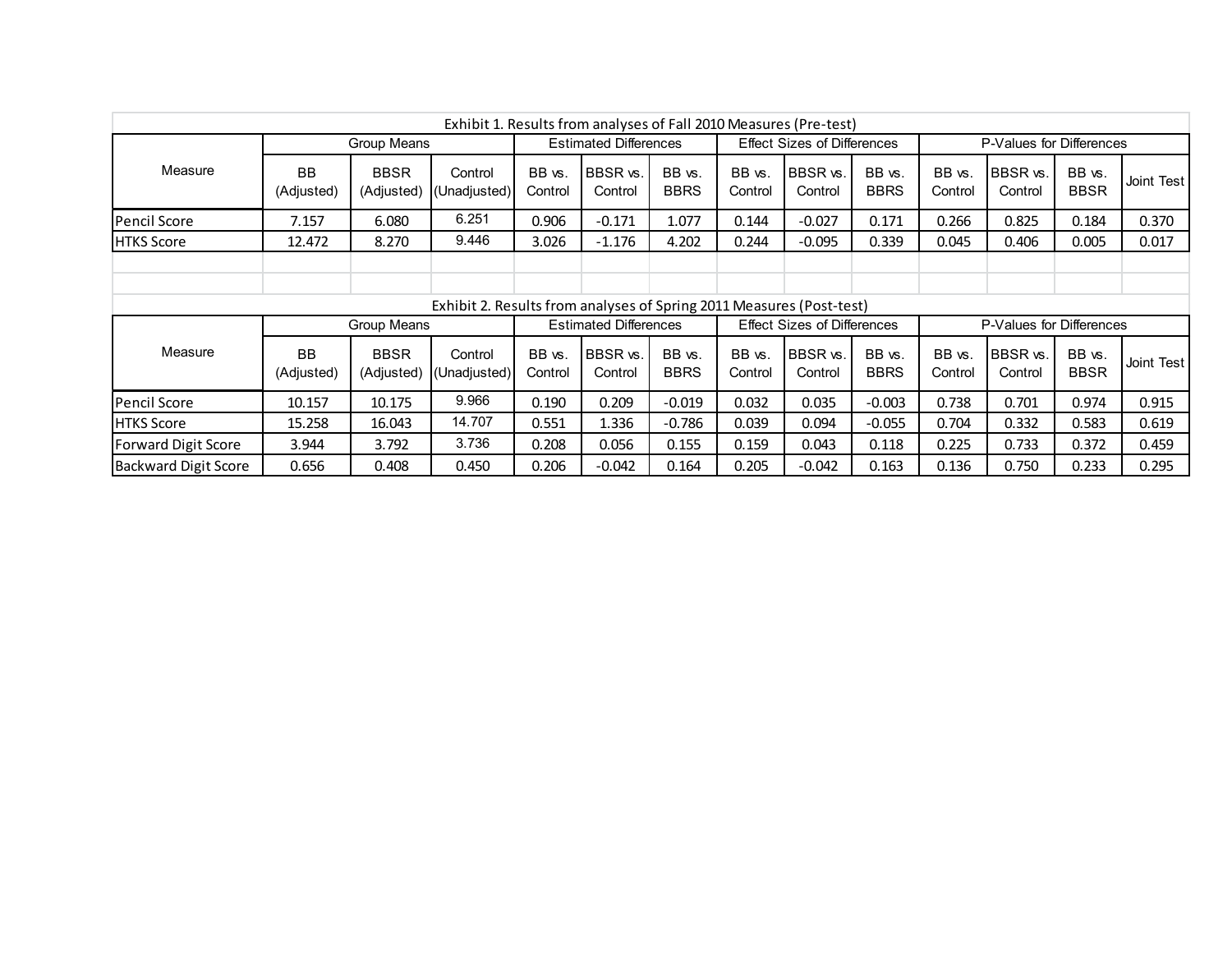# **Abstract Title Page**

**Title:** Tools of the Mind: Promoting the School Readiness of ELLs

#### **Authors and Affiliations:**

Carol Scheffner Hammer, Ph.D. Department of Communication Sciences and Disorders Temple University Philadelphia, PA

Clancy Blair, Ph.D. Department of Applied Psychology New York University New York, NY

Lisa Lopez, Ph.D. Department of Educational Psychology University of South Florida Tampa, FL

Deb Leong, Ph.D. Metro State College of Denver Denver, CO

Elena Bedrova, Ph.D. **MCREL** Denver, CO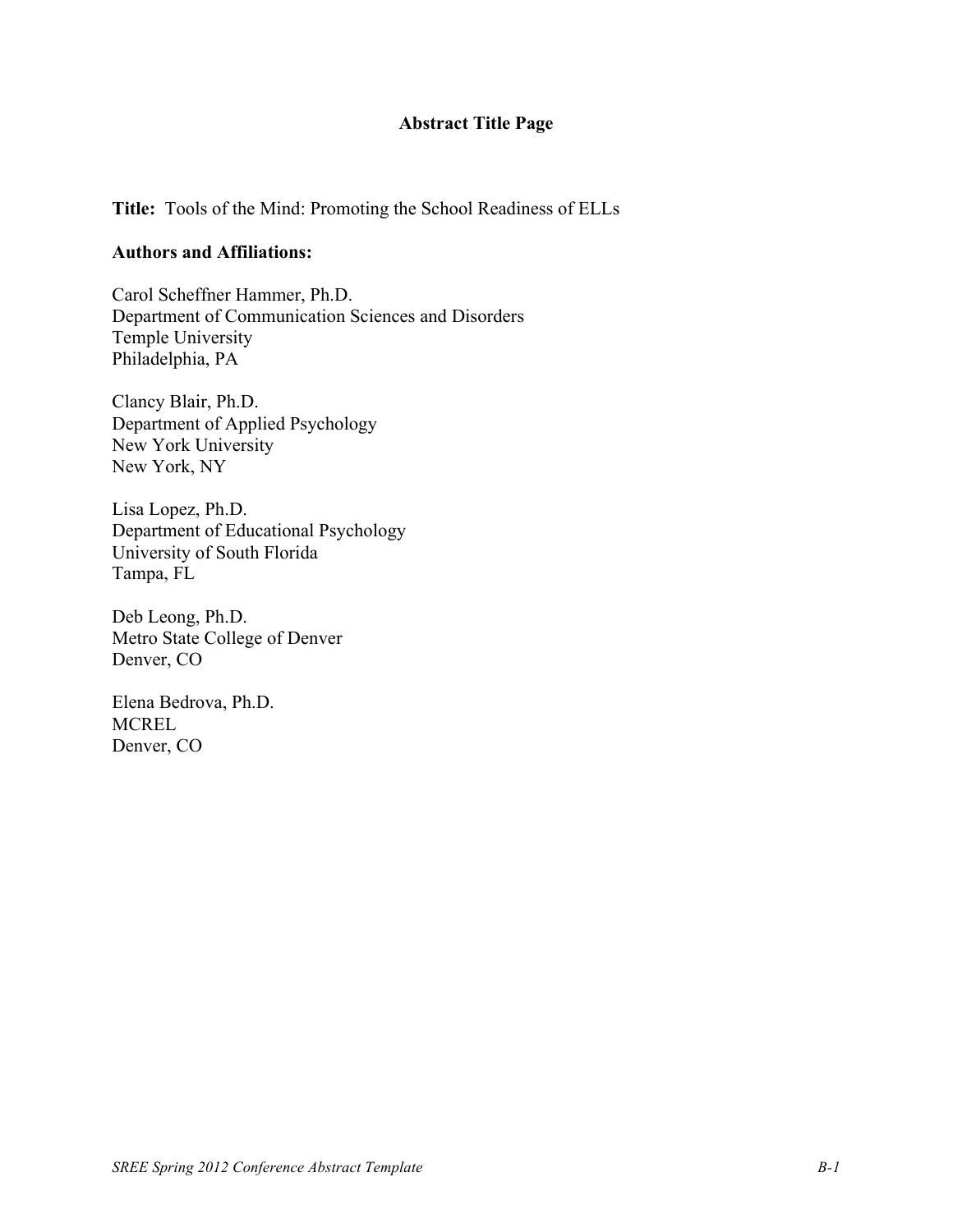#### **Abstract Body**

#### **Background / Context:**

The number of Latino children entering the educational system in the US is increasing at a rate greater than that of non-Hispanic White or African American children (Collins & Ribeiro, 2004). Unfortunately, Latino children are at-risk for poor educational outcomes (August & Hakuta, 1997). Statistics show that Latino children score below non-Hispanic Whites in reading and math in Grades 4, 8, and 12 (NCES, 2007) and are more likely to drop out of high school than non-Hispanic Whites (Federal Interagency Forum on Child and Family Statistics, 2007). Economic disadvantage is one factor that places Latino children at risk (August & Hakuta, 1997; Snow, Burns & Griffin, 1998). Twenty-two percent of Latino families live in poverty (DeNavas-Walt, Proctor & Lee, 2005) and 75% of Latino children possess at least one socio-demographic risk factor when entering kindergarten (NCES, 2007). Having a home language other than English is a second major risk factor (Snow et al., 1998). According to the US Department of Education, 27 percent of children from non-English speaking homes have difficulty speaking English, with the vast majority coming from Spanish-speaking homes (NCES, 2007). Because Latino children begin kindergarten with reading and math abilities that lag behind their non-Hispanic White peers, efforts to address the school readiness of Latino, English Language Learners (ELLs) are greatly needed.

Currently, there is a paucity of preschool interventions that have been shown to support the early developmental outcomes of children learning two languages. This research is designed to meet this need through a longitudinal, randomized controlled trial of *Tools of the Mind* (*Tools,*  Bodrova & Leong, 2007), that explicitly focuses on the development of ELL children's oral language, and self-regulation in order to promote school readiness and build foundational skills in literacy, mathematics, and social-emotional competencies.

#### **Purpose / Objective / Research Question / Focus of Study:**

The purpose of this research is to examine the efficacy of Tools of the Mind. Specifically, the aims of the research are to:

- 1) Evaluate the short- and long-term outcomes of *Tools of the Mind*, designed to promote school readiness for Latino preschoolers who are English Language Learners and at risk for later school difficulties.
- 2) Examine the impact of *Tools of the Mind* on teachers' usage of key teaching strategies' for promoting ELLs' school readiness outcomes.
- 3) Test a meditational model that investigates the impact of teachers' usage of the key teaching strategies specified in Aim 2 on children's school readiness outcomes.

This presentation will share information about the design of the study and initial data on children's teachers, as child data collection is currently underway.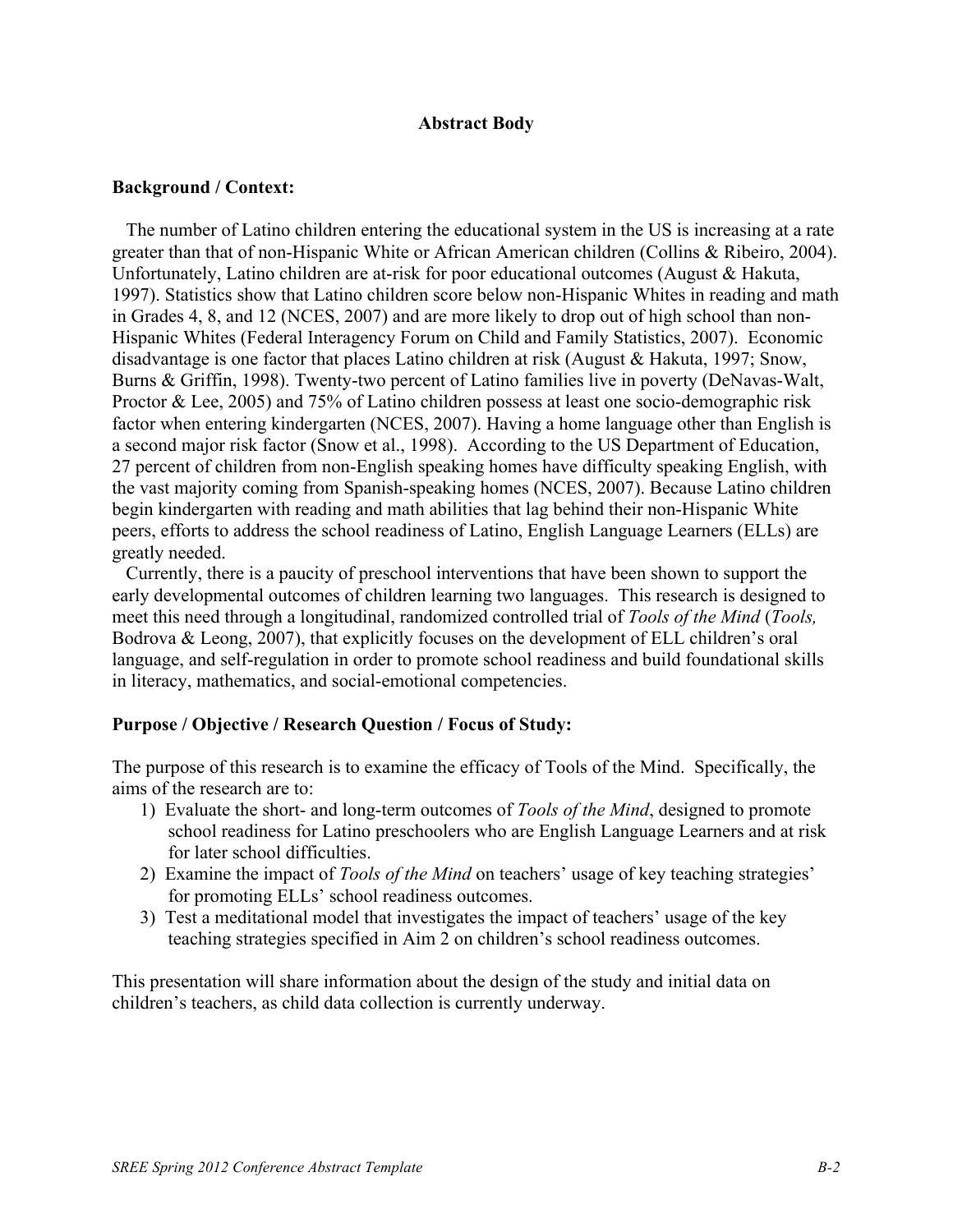### **Setting:**

Sixty preschool classrooms in large urban areas in New York and in Florida are participating in the project. The classrooms are part of Head Start and school district programs that serve children from low-SES families. Participating classrooms include between 20% and 80% ELLs.

#### **Population / Participants / Subjects:**

Teachers & Assistants: Sixty preschool teachers and their assistants are participating in the project. Sixteen percent of the teachers have an associate's degree, 42% have a bachelor's degree and 31% have a master's degree, with the remaining 11% having a CDA or high school degree. Thirty-eight percent are Latino/a, 19% are African American and 43% are White. Thirty-five percent of the teachers speak Spanish.

With regard to the classroom assistants, 69% have a high school degree, 14% have an associate's degree, and 16% have a bachelor's degree. Over half are Latino/a, with 31% being African American and 18% being White. Over half (53%) of the assistants speak Spanish.

Children: Currently, 7 Latino children from each classroom are being enrolled in the study for a total of 420 children who are Spanish-English ELLs. To participate, the children must be typically developing, have no parent/teacher concerns about their development, and come from homes in which Spanish is the predominant language.

#### **Intervention / Program / Practice:**

*Tools of the Mind* is grounded in a Vygotskian theory of development through which teachers scaffold children's learning, primarily by fostering children's self-regulation and language development. Within the program, language is seen as the primary mental tool through which children interact with the world. As such, language development is an aspect of development that when appropriately scaffolded, provides the foundation for the development of higher order thinking skills that underlie self-regulated behavior, social-emotional competence and ultimately school readiness (Bodrova & Leong, 2007).

This project is in its second year. During the first year, teachers and their assistants were trained to implement Tools of the Mind. Specifically, they received 4 days of inservice training (2 days prior to the start of school, 1 day in Oct, 1 day in January and 1 day in March). Throughout the year, teachers received coaching two times a month. During the training and coaching sessions, teachers received information about how to support ELLs' language and literacy development in both English and Spanish as they implemented Tools of the Mind.

In the second year (which is the current year), teachers and their classrooms assistants will receive another 4 days of training on implementing Tools of the Mind. The training builds on the training that they received in their first year. Teachers will also continue to receive coaching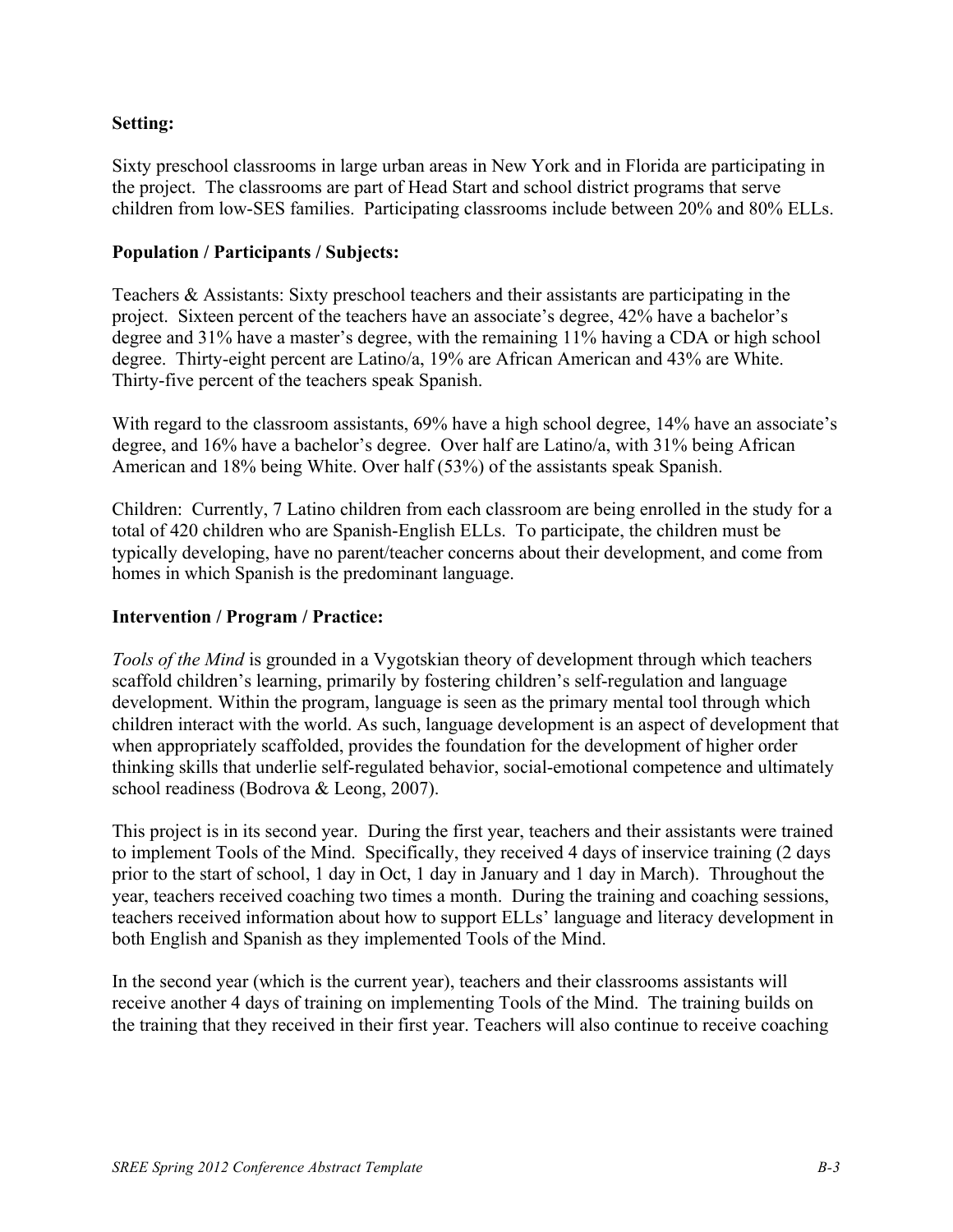#### **Research Design:**

Participating classroom were randomly assigned to either the control or intervention conditions, taking into account characteristics of the classrooms, teachers, and children. Characteristics of interest included: class size, percentage of ELL children, language(s) spoken by the teachers, teacher race, teacher education, years of experience, and CLASS scores.

#### **Data Collection and Analysis:**

In the first year of the study, when the intervention teachers were learning to implement Tools of the Mind and no child data were collected, classroom observations were conducted in the fall using the Language Interaction Snapshot (LISn; Mathematica, 2007) and the ELLCO-Extension (Castro, 2008). The LISn captures the language(s) spoken between children, teachers, and classroom assistants, as well as the language quality and amount of talk that occurred in the classroom. The ELLCO-extension is used to rate the quality with which teachers use strategies that are supportive of ELLs' language and literacy development (e.g., using children's knowledge of their first language to support the acquisition of the second language). Also, the teachers and assistants completed a questionnaire that captured their beliefs about ELLs' language and literacy development and reported instructional practices when working with ELLs. In addition, fidelity of implementation was measured in the spring using a measure created by Farran, Bodrova and Leong.

In the second year of the study, classroom observations will be conducted in the fall and spring using the CLASS, LISn and ELLCO Extension. Also, the teachers will complete the questionnaire about their beliefs and practices related to ELLs. Fidelity of implementation will be formally assessed by independent raters in the fall and spring. In addition, children's language, self-regulation, literacy, math, and social emotional development will be assessed through direct child assessments and teacher questionnaires. Children's language, self-regulation literacy and math abilities will be assessed in both Spanish and English. The assessments will occur in the fall and spring of the children's preschool year with a shorter mid-year assessment of children's language abilities being conducted. See the appendix for a list of the assessments given. Follow up testing will occur at the end of kindergarten and first grade.

#### **Findings / Results / Conclusions:**

Analysis of the initial data is underway. In this presentation, we will present the theoretical foundation of the project, the research design, and initial classroom data. Specifically, we will present data from the CLASS, LISn, ELLCO-Extension and the teacher questionnaire for the intervention and control classrooms. Challenges for conducting research in classrooms that serve ELLs will be discussed. Also, next steps in the study will be presented.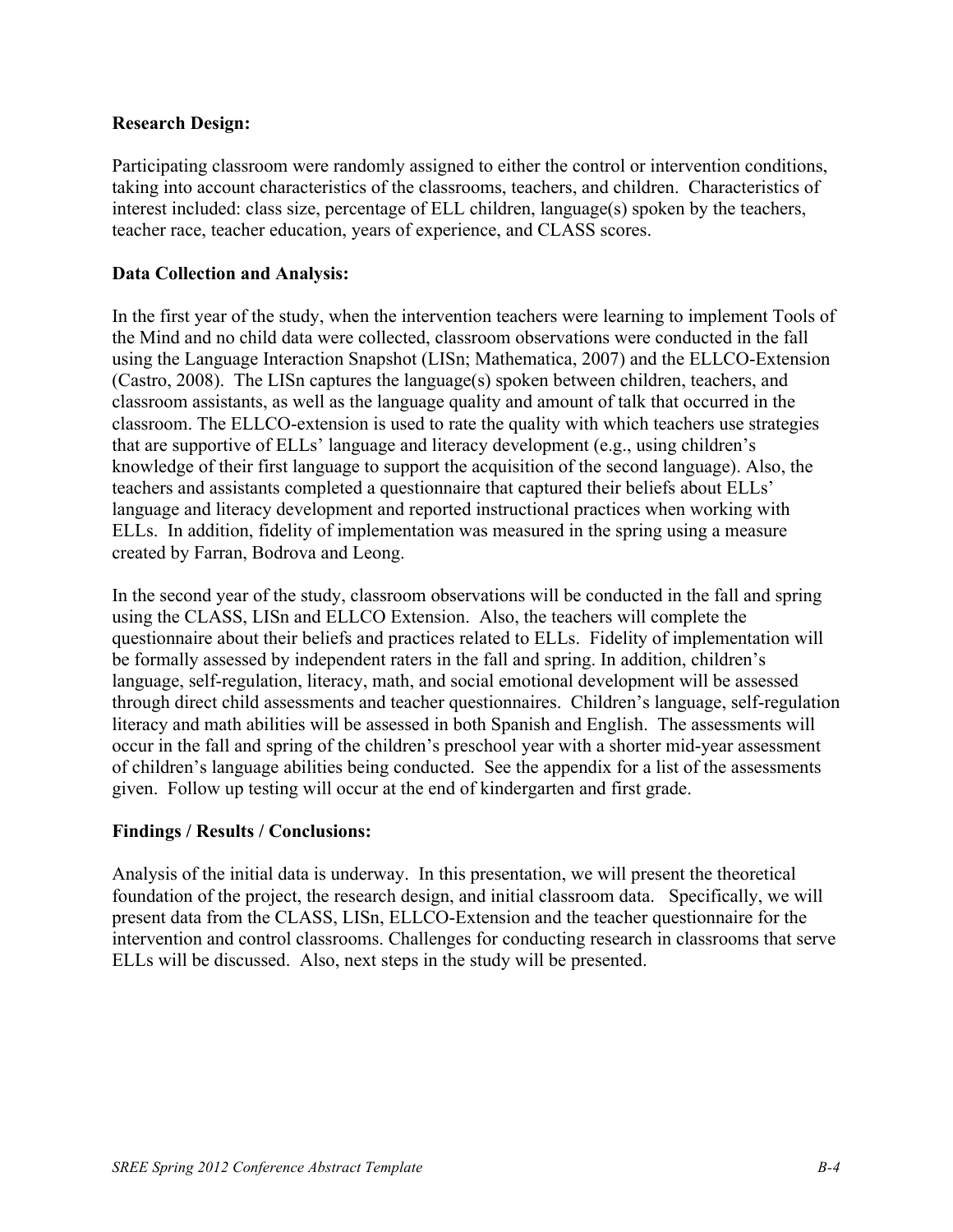### **Appendices**

#### **Appendix A. References**

- August, D., & Hakuta, K. (Eds.). (1997). *Improving schooling for language-minority children: A research agenda*. National Research Council and Institute of Medicine. Washington, DC: National Academy Press.
- Bodrova, E., & Leong, D. J. (2007c). *Tools of the mind: The Vygotskian approach to early childhood education* (2nd ed.). New York: Merrill/Prentice Hall.
- Collins, R., & Ribeiro,R. (2004). Toward an early care and education agenda for Hispanic children. *Early Childhood Research and Practice, 6*..
- DeNavas-Walt, C., Proctor, D., & Lee, C. (2005). Income, poverty, and health insurance coverage in the United States: 2004. Washington, DC: U.S. Government Printing Office.
- Federal Interagency Forum on Child and Family Statistics (2007*). America's children: Key national indicators of well-being.* Washington, DC: U.S. Government Printing Office.
- NCES (2007). *The condition of education*. Washington, DC: US Government Printing Office.
- Snow, C. E., Burns, M.S., Griffin, P. (Eds.). (1998). *Preventing reading difficulties in young children*. Washington, DC: National Academy Press.